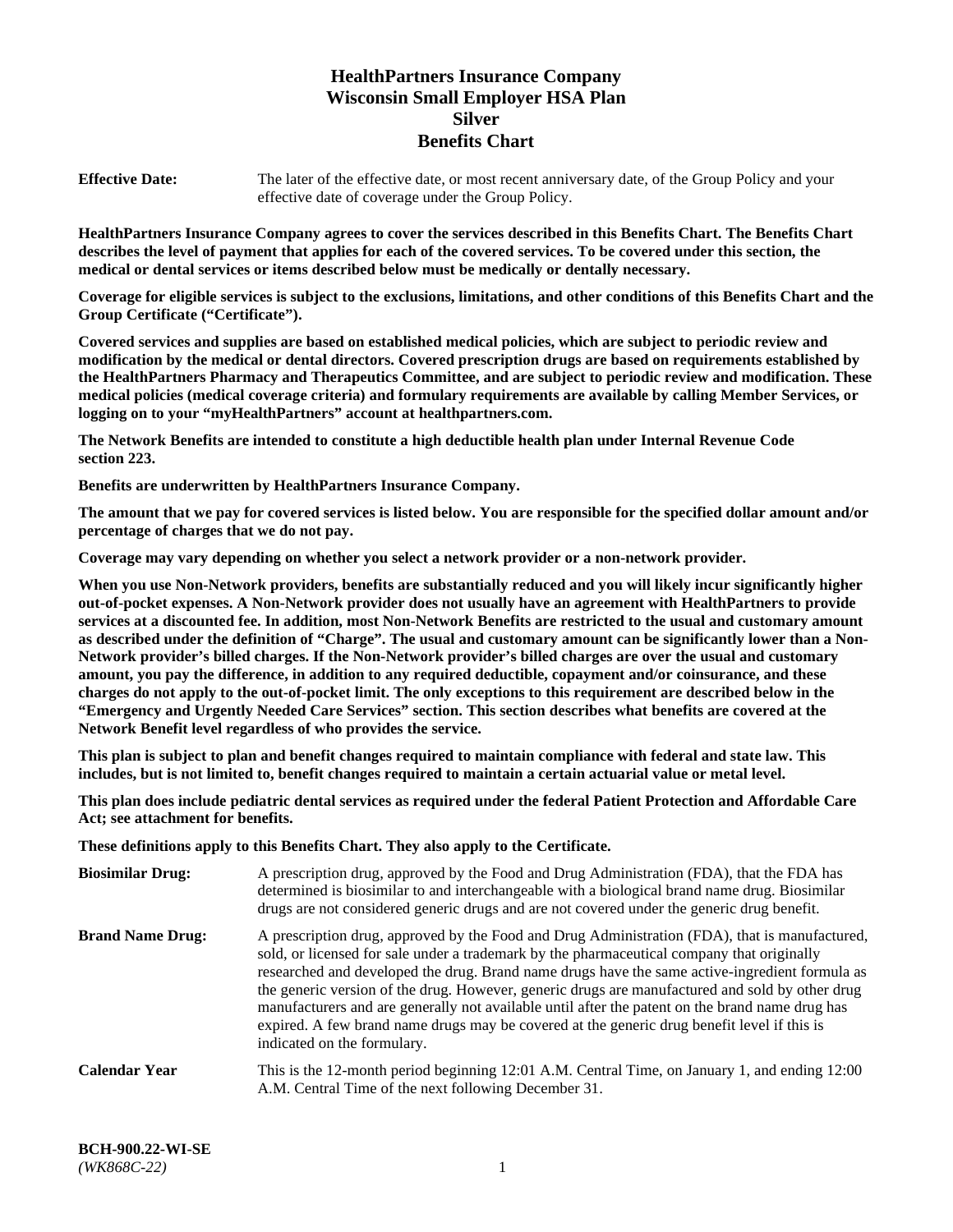| <b>Charge:</b> | For covered services delivered by a network provider, this is the provider's discounted fee for a<br>given medical/surgical service, procedure or item.                                                                                                                                                                                                                                                                                                                                                                                                                                                                                                                                                                 |
|----------------|-------------------------------------------------------------------------------------------------------------------------------------------------------------------------------------------------------------------------------------------------------------------------------------------------------------------------------------------------------------------------------------------------------------------------------------------------------------------------------------------------------------------------------------------------------------------------------------------------------------------------------------------------------------------------------------------------------------------------|
|                | For covered services delivered by non-network providers, a contracted rate may apply if such<br>arrangement is available to HealthPartners.                                                                                                                                                                                                                                                                                                                                                                                                                                                                                                                                                                             |
|                | For the usual and customary charge for covered services delivered by non-network providers, our<br>payment is calculated using one of the following options, depending on availability: 1) a<br>percentage of the Medicare fee schedule; 2) a comparable schedule if the service is not on the<br>Medicare fee schedule; or 3) a commercially reasonable rate for such service if a fee schedule is<br>not available.                                                                                                                                                                                                                                                                                                   |
|                | The usual and customary charge is the maximum amount allowed that we consider in the<br>calculation of the payment of charges incurred for certain covered services. You must pay for any<br>charges above the usual and customary charge, and they do not apply to the out-of-pocket limit.                                                                                                                                                                                                                                                                                                                                                                                                                            |
|                | A charge is incurred for covered ambulatory medical and surgical services, on the date the service<br>or item is provided. A charge is incurred for covered inpatient services, on the date of admission to<br>a hospital. To be covered, a charge must be incurred on or after your effective date and on or<br>before the termination date.                                                                                                                                                                                                                                                                                                                                                                           |
|                | Copayment/Coinsurance: The specified dollar amount, or percentage, of charges incurred for covered services, which we do<br>not pay, but which you must pay, each time you receive certain medical services, procedures or<br>items. Our payment for those covered services or items begins after the copayment or coinsurance<br>is satisfied. Covered services or items requiring a copayment or coinsurance are specified in this<br>Benefits Chart.                                                                                                                                                                                                                                                                 |
|                | For services provided by a network provider:<br>An amount which is listed as a flat dollar copayment is applied to a network provider's discounted<br>charge for a given service. However, if the network provider's discounted charge for a service or<br>item is less than the flat dollar copayment, you will pay the network provider's discounted charge.<br>An amount which is listed as a percentage of charges or coinsurance is based on the network<br>provider's discounted charges, calculated at the time the claim is processed, which may include an<br>agreed upon fee schedule rate for case rate or withhold arrangements.                                                                            |
|                | For services provided by a non-network provider:<br>Any copayment or coinsurance is applied to the lesser of the provider's charges or the usual and<br>customary charge for a service.                                                                                                                                                                                                                                                                                                                                                                                                                                                                                                                                 |
|                | A copayment or coinsurance is due at the time a service is provided, or when billed by the<br>provider. The copayment or coinsurance applicable for a scheduled visit with a HealthPartners<br>network provider will be collected for each visit, late cancellation and failed appointment.                                                                                                                                                                                                                                                                                                                                                                                                                             |
| Deductible:    | The specified dollar amount of charges incurred for covered services, which we do not pay, but an<br>enrollee or a family has to pay first in a calendar year. Our payment for those services or items<br>begins after the deductible is satisfied. For network providers, the amount of the charges that apply<br>to the deductible are based on the network provider's discounted charges, calculated at the time<br>the claim is processed, which may include an agreed upon fee schedule rate for case rate or<br>withhold arrangements. For non-network providers, the amount of charges that apply to the<br>deductible are the lesser of the provider's charges or the usual and customary charge for a service. |
|                | Any amounts paid or reimbursed by a third party, including but not limited to: point of service<br>rebates, manufacturer coupons, manufacturer debits cards or other forms of direct reimbursement<br>to an Insured for a product or service, will not apply toward your deductible, to the extent<br>permitted under state and federal law.                                                                                                                                                                                                                                                                                                                                                                            |
|                | Your plan has an embedded deductible. This means once an Insured meets the individual<br>deductible, the plan begins paying benefits for that person. If two or more members of the family<br>meet the family deductible, the plan begins paying benefits for all members of the family,<br>regardless of whether each Insured has met the individual deductible. However, an Insured may<br>not contribute more than the individual deductible toward the family deductible.                                                                                                                                                                                                                                           |
|                | All services are subject to the deductible unless otherwise indicated below in this Benefits Chart.                                                                                                                                                                                                                                                                                                                                                                                                                                                                                                                                                                                                                     |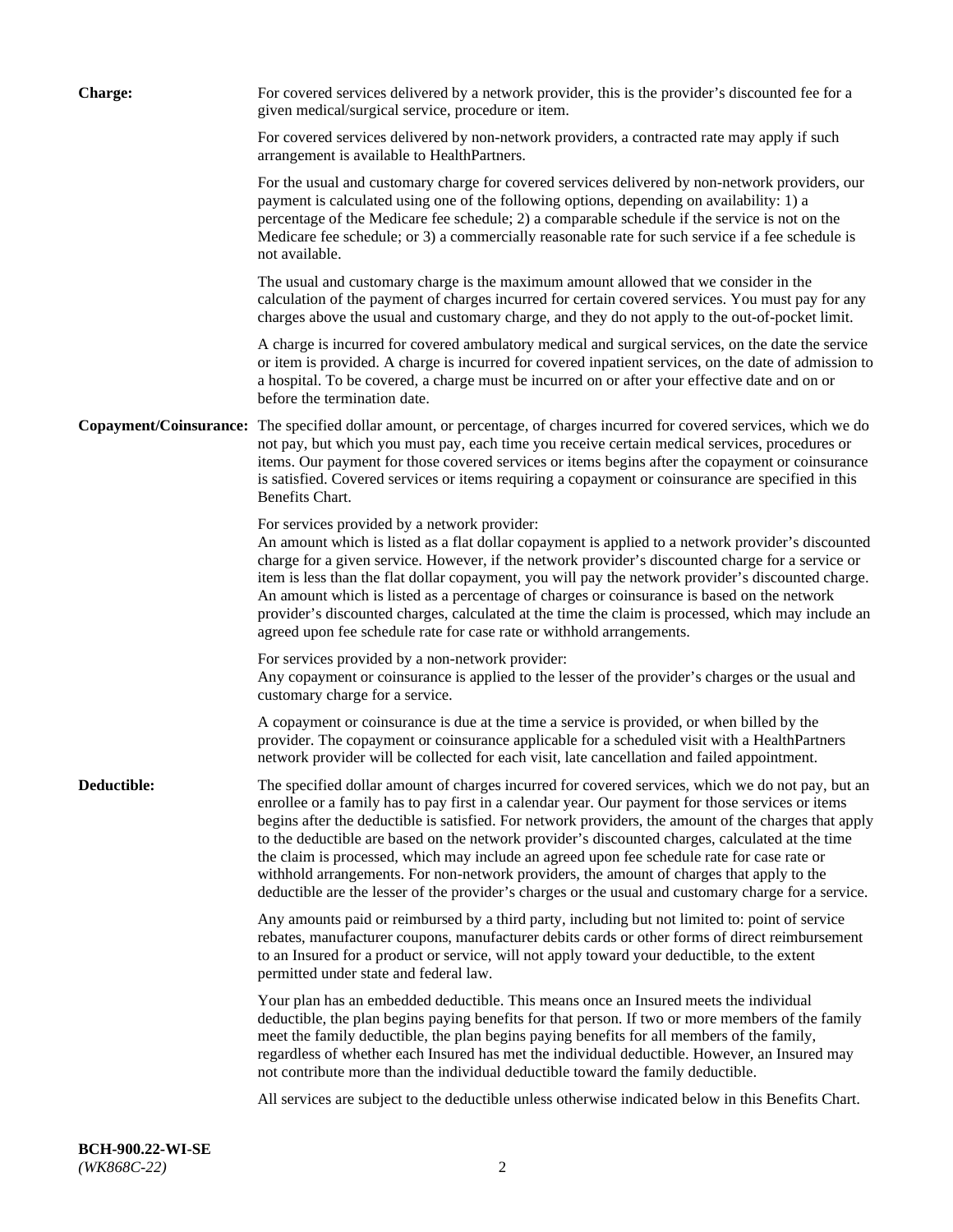| Formulary:                                 | This is a current list, which may be revised from time to time, of prescription drugs, medications,<br>equipment and supplies covered by us as indicated in this Benefits Chart which are covered at the<br>highest benefit level. Some drugs on the formulary may require prior authorization to be covered<br>as formulary drugs. The formulary, and information on drugs that require prior authorization, are<br>available by calling Member Services, or logging on to your "myHealthPartners" account at<br>healthpartners.com. |
|--------------------------------------------|---------------------------------------------------------------------------------------------------------------------------------------------------------------------------------------------------------------------------------------------------------------------------------------------------------------------------------------------------------------------------------------------------------------------------------------------------------------------------------------------------------------------------------------|
| <b>Generic Drug:</b>                       | A prescription drug, approved by the Food and Drug Administration (FDA), that the FDA has<br>determined is comparable to a brand name drug product in dosage form, strength, route of<br>administration, quality, intended use and documented bioequivalence. Generally, generic drugs<br>cost less than brand name drugs. Some brand name drugs may be covered at the generic drug<br>benefit level if this is indicated on the formulary.                                                                                           |
| <b>Lifetime Maximum</b><br><b>Benefit:</b> | The specified coverage limit actually paid by us for services and/or charges incurred by you for any<br>given procedure or diagnosis. Payment of benefits under this Benefits Chart ceases when that lifetime<br>maximum benefit is reached. You have to pay for any subsequent charges.                                                                                                                                                                                                                                              |
| <b>Non-Formulary Drug:</b>                 | This is a prescription drug, approved by the Food and Drug Administration (FDA), that is not on<br>the formulary, is medically necessary and is not investigative or experimental or otherwise<br>excluded under the Certificate.                                                                                                                                                                                                                                                                                                     |
| <b>Out-of-Pocket Expenses:</b>             | You pay the specified copayments/coinsurance and deductibles applicable for particular services,<br>subject to the out-of-pocket limit described below. These amounts are in addition to the monthly<br>premium payments.                                                                                                                                                                                                                                                                                                             |
| <b>Out-of-Pocket Limit:</b>                | You pay the copayments/coinsurance and deductibles for covered services, to the individual or<br>family out-of-pocket limit. Thereafter we cover 100% of the charges incurred for all other covered<br>services, for the rest of the calendar year. You pay amounts greater than the out-of-pocket limit if<br>you exceed any lifetime maximum benefit or any visit or day limits.                                                                                                                                                    |
|                                            | Non-Network Benefits above the usual and customary charge (see definition of charge above) do<br>not apply to the out-of-pocket limit.                                                                                                                                                                                                                                                                                                                                                                                                |
|                                            | Non-Network Benefits for transplant surgery do not apply to the out-of-pocket limit.                                                                                                                                                                                                                                                                                                                                                                                                                                                  |
|                                            | Any amounts paid or reimbursed by a third party, including but not limited to: point of service<br>rebates, manufacturer coupons, manufacturer debit cards or other forms of direct reimbursement to<br>an Insured for a product or service, will not apply as an out-of-pocket expense, to the extent<br>permitted under state and federal law.                                                                                                                                                                                      |
|                                            | You are responsible to keep track of the out-of-pocket expenses. Contact Member Services for<br>assistance in determining the amount paid by the enrollee for specific eligible services received.<br>Claims for reimbursement under the out-of-pocket limit provisions are subject to the same time<br>limits and provisions described under the "Claims Provisions" section of the Certificate.                                                                                                                                     |
| <b>Preventive Drug List:</b>               | This is a current list, which may be revised from time to time, of certain formulary preventive<br>prescription drugs and certain diabetic supplies, covered under the Plan as indicated in this<br>Benefits Chart. The Preventive Drug List is available by logging on to your "myHealthPartners"<br>account at healthpartners.com or by calling Member Services.                                                                                                                                                                    |
| <b>Specialty Drug List:</b>                | This is a current list, which may be revised from time to time, of prescription drugs, medications,<br>equipment and supplies, which are typically bio-pharmaceuticals. The purpose of a specialty drug<br>list is to facilitate enhanced monitoring of complex therapies used to treat specific conditions.<br>Specialty drugs are covered by us as indicated in this Benefits Chart. The specialty drug list is<br>available by calling Member Services, or logging on to your "myHealthPartners" account at<br>healthpartners.com. |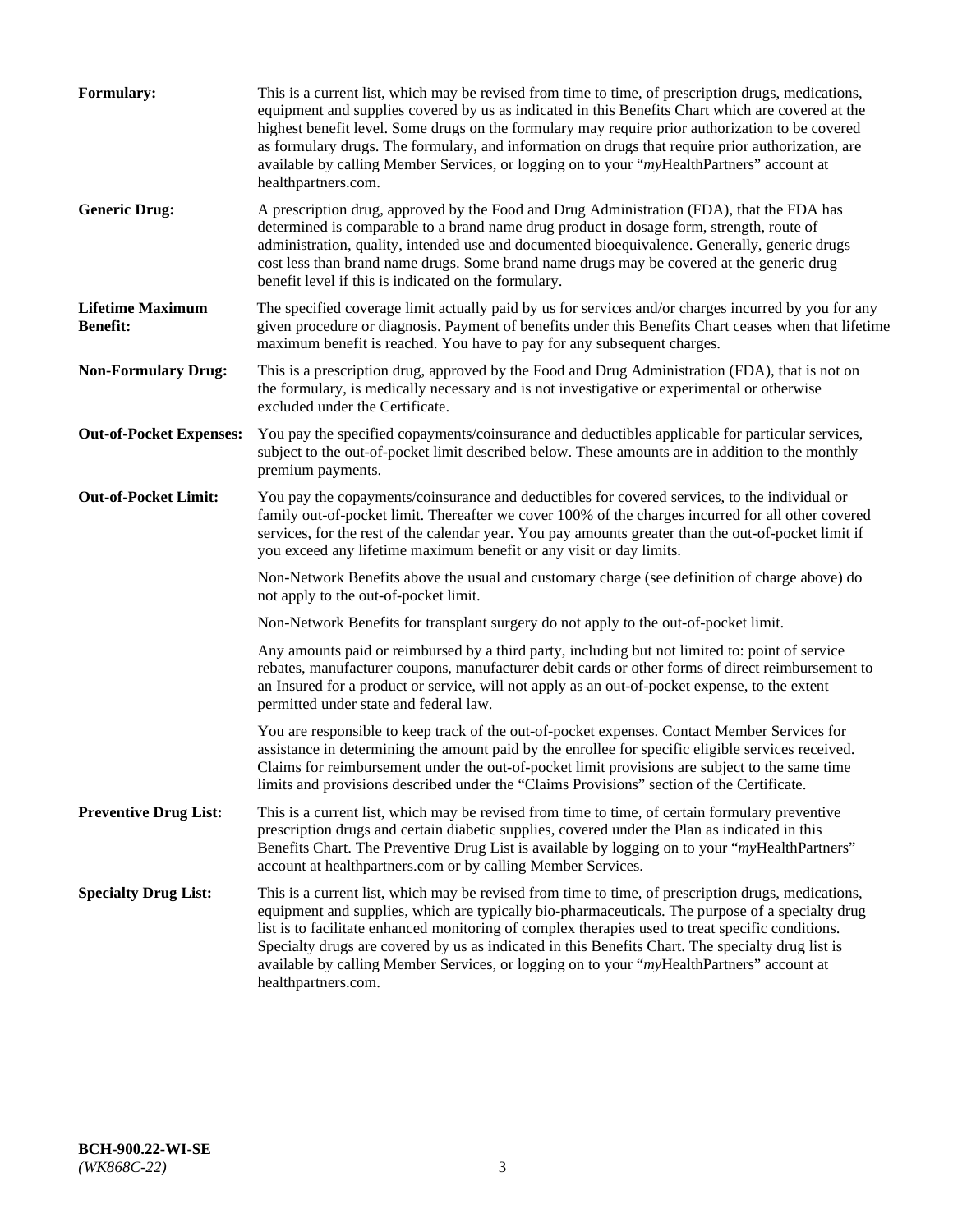## **DEDUCTIBLES AND OUT-OF-POCKET LIMITS**

#### **Individual calendar year deductible**

| <b>Network Benefits</b> | <b>Non-Network Benefits</b> |
|-------------------------|-----------------------------|
| \$4,550                 | \$10,000                    |

## **Family calendar year deductible**

| <b>Network Benefits</b> | <b>Non-Network Benefits</b> |
|-------------------------|-----------------------------|
| \$9,100                 | \$20,000                    |

Separate deductibles must be satisfied under the Network Benefits and Non-Network Benefits.

Your plan has an embedded deductible. This means once an Insured meets the individual deductible, the plan begins paying benefits for that person. If two or more members of the family meet the family deductible, the plan begins paying benefits for all members of the family, regardless of whether each Insured has met the individual deductible. However, an Insured may not contribute more than the individual deductible toward the family deductible.

Any amounts paid or reimbursed by a third party, including but not limited to: point of service rebates, manufacturer coupons, manufacturer debits cards or other forms of direct reimbursement to an Insured for a product or service, will not apply toward your deductible, to the extent permitted under state and federal law.

#### **Individual calendar year out-of-pocket limit**

| Network Benefits | <b>Non-Network Benefits</b> |
|------------------|-----------------------------|
| \$4,800          | \$30,000                    |

#### **Family calendar year out-of-pocket limit**

| <b>Network Benefits</b> | <b>Non-Network Benefits</b> |
|-------------------------|-----------------------------|
| \$9,600                 | \$60,000                    |

Separate Out-of-Pocket Limits must be satisfied under Network Benefits and Non-Network Benefits.

Non-Network Benefits above the usual and customary charge will not apply to the individual or family Out-of-Pocket Limit.

Non-Network Benefits for transplant surgery do not apply to the Out-of-Pocket Limit.

Any amounts paid or reimbursed by a third party, including but not limited to: point of service rebates, manufacturer coupons, manufacturer debit cards or other forms of direct reimbursement to an Insured for a product or service, will not apply as an out-of-pocket expense, to the extent permitted under state and federal law.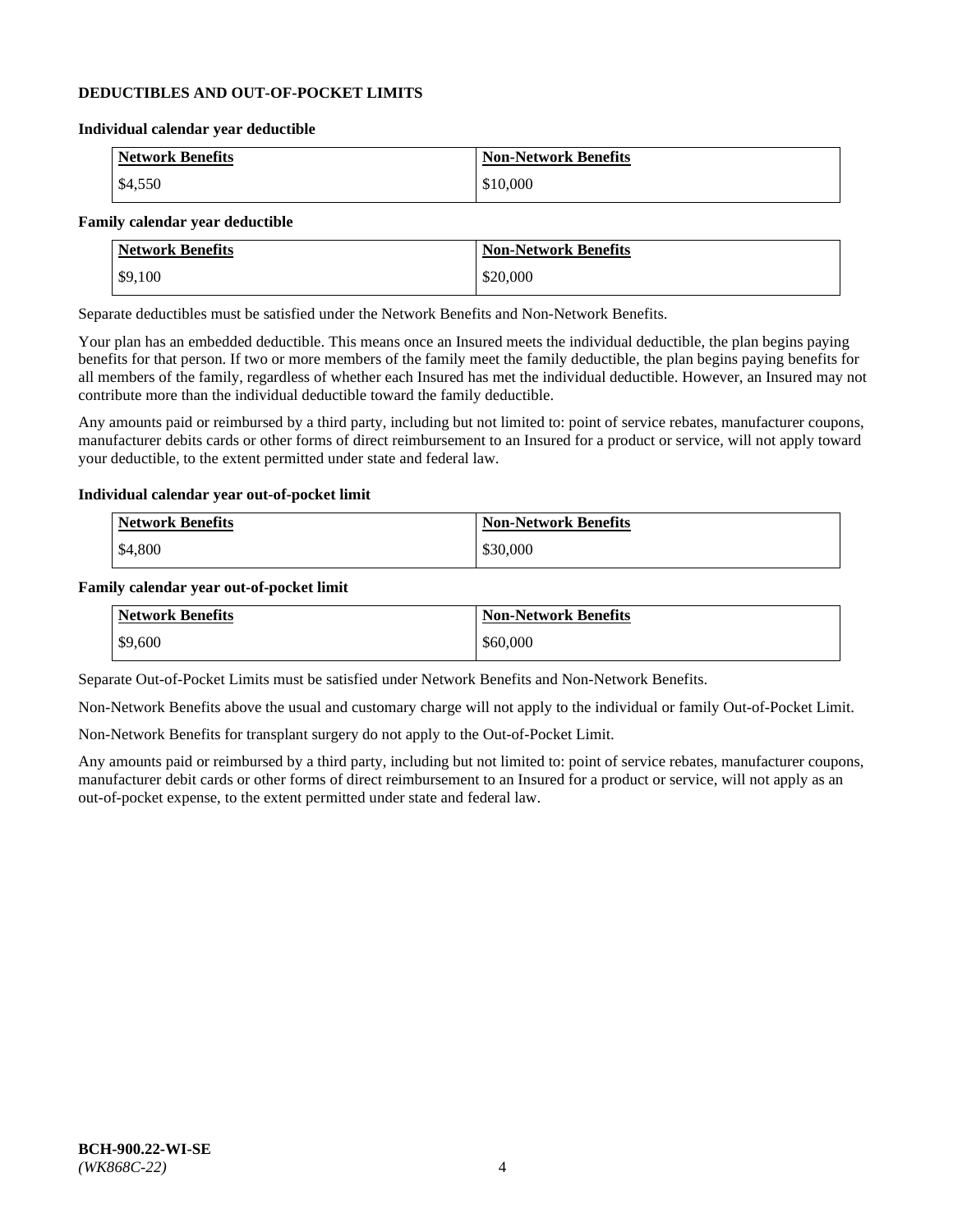# **AMBULANCE AND MEDICAL TRANSPORTATION**

# **Covered Services:**

We cover ambulance and medical transportation for medical emergencies.

We also cover medically necessary, non-emergency transportation if it meets our medical coverage criteria. Covered services and supplies are based on established medical policies, which are subject to periodic review and modification by the medical directors. These medical policies (medical coverage criteria) and applicable prior authorization requirements are available by calling Member Services, or logging on to your "*my*HealthPartners" account a[t healthpartners.com.](https://www.healthpartners.com/hp/index.html)

| Network Benefits              | <b>Non-Network Benefits</b> |
|-------------------------------|-----------------------------|
| 100% of the charges incurred. | See Network Benefits.       |

#### **Not Covered:**

See "Services Not Covered" in the Certificate.

# **AUTISM SERVICES**

# **Covered Services:**

We cover prior authorized evidence-based intensive-level and nonintensive-level treatment of autism spectrum disorders (autism disorder, Asperger's syndrome or pervasive development disorder not otherwise specified).

Covered services are based on established medical policies, which are subject to periodic review and modification by the medical directors. These medical policies (medical coverage criteria) are available by calling Member Services, or logging on to your "*my*HealthPartners" account at [healthpartners.com.](https://www.healthpartners.com/hp/index.html)

Your network provider will coordinate the prior authorization process for any autism treatment services. You may call Member Services at 952-883-5000 or toll-free at 800-883-2177 if you have any questions or concerns regarding the authorization process.

Please call Member Services at 952-883-5000 or toll-free at 800-883-2177 to request authorization for autism treatment services from a non-network provider.

**Intensive-level services** for children diagnosed with autism spectrum disorders. Intensive-level services must begin on or after 2 years of age and end before 9 years of age. Intensive-level services, on average, are services provided for more than 20 hours of treatment per week. (The average number of hours a week is calculated over a six-month period.)

| Network Benefits                         | <b>Non-Network Benefits</b>              |
|------------------------------------------|------------------------------------------|
| 100% of the charges incurred.            | 50% of the charges incurred.             |
| Limited to 240 visits per calendar year. | Limited to 240 visits per calendar year. |

The maximum number of visits is combined for Network Benefits and Non-Network Benefits. Visit limits are based on the minimum coverage amounts available at the time of publication. Additional visits may be available if required due to revised minimum coverage amounts being issued by the Office of the Commissioner of Insurance. See our medical coverage criteria for current visit limits.

#### **Intensive-level services lifetime maximum benefit**

| Network Benefits                                                     | <b>Non-Network Benefits</b>                                          |
|----------------------------------------------------------------------|----------------------------------------------------------------------|
| 4 years of cumulative services under this plan or any<br>other plan. | 4 years of cumulative services under this plan or any<br>other plan. |

The Lifetime Maximum Benefit is combined for Network Benefits and Non-Network Benefits.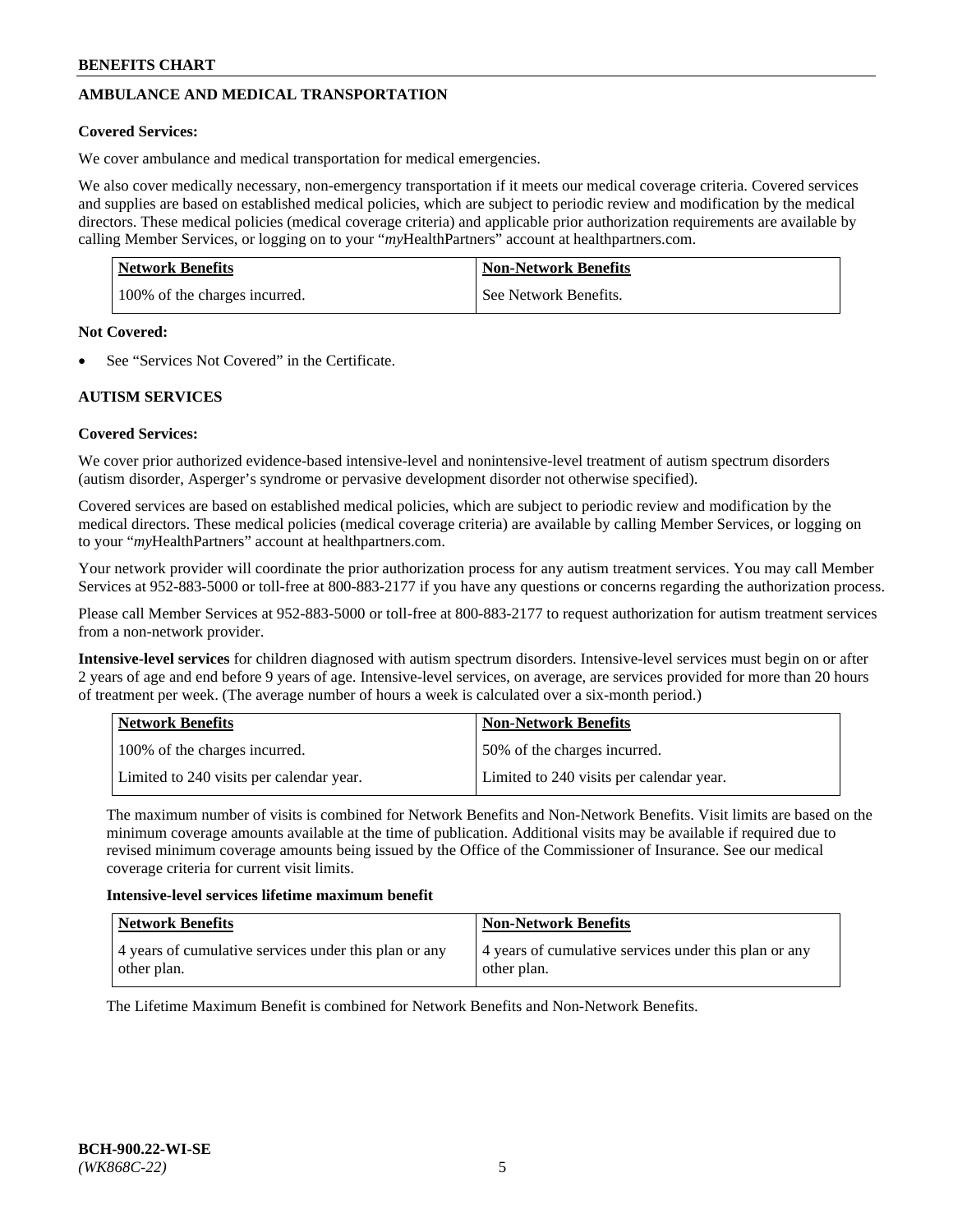**Nonintensive-level services** for Insureds diagnosed with autism spectrum disorders

| Network Benefits                         | <b>Non-Network Benefits</b>              |
|------------------------------------------|------------------------------------------|
| 100% of the charges incurred.            | 50% of the charges incurred.             |
| Limited to 120 visits per calendar year. | Limited to 120 visits per calendar year. |

The maximum number of visits is combined for Network Benefits and Non-Network Benefits. Visit limits are based on the minimum coverage amounts available at the time of publication. Additional visits may be available if required due to revised minimum coverage amounts being issued by the Office of the Commissioner of Insurance. See our medical coverage criteria for current visit limits.

# **Not Covered:**

See "Services Not Covered" in the Certificate.

# **BEHAVIORAL HEALTH SERVICES**

# **Covered Services:**

Covered services are based on established medical policies, which are subject to periodic review and modification by the medical directors. These medical policies (medical coverage criteria) are available by calling Member Services, or logging on to your "*my*HealthPartners" account at [healthpartners.com.](https://www.healthpartners.com/hp/index.html)

**Transitional treatment services:** These are services for the treatment of nervous or mental disorders and substance use disorders which are provided to an Insured in a less restrictive manner than are inpatient hospital services but in a more intensive manner than are outpatient services. Transitional treatment services are services offered by a provider, and certified by the Wisconsin Department of Health Services for each of the following (except the last bulleted item):

- Mental health services for covered adults in a day treatment program.
- Mental health services for covered children in a day hospital treatment program.
- Services for persons with chronic mental illness provided through a community support program.
- Residential treatment programs for covered persons with substance use disorder.
- Substance use disorder services in a day treatment program.
- Services for persons who are experiencing a mental health crisis or who are in a situation likely to turn into a mental health crisis if support is not provided.
- Intensive outpatient programs for the treatment of psychoactive substance use disorders provided in accordance with the patient placement criteria of the American Society of Addiction Medicine.

# **Mental health services**

We cover services for mental health diagnoses as described in the Diagnostic and Statistical Manual of Mental Disorders – Fifth Edition (DSM 5) (most recent edition).

We provide coverage for mental health treatment ordered by a Wisconsin court under a valid court order that is issued on the basis of a behavioral care evaluation performed by a licensed psychiatrist or doctoral level licensed psychologist, which includes a diagnosis and an individual treatment plan for care in the most appropriate, least restrictive environment. We must be given a copy of the court order and the behavioral care evaluation, and the service must be a covered benefit under this plan, and the service must be provided by a network provider, or other provider as required by law.

**Outpatient services:** We cover medically necessary outpatient professional mental health services for evaluation, crisis intervention, and treatment of mental health disorders.

A comprehensive diagnostic assessment will be used as the basis for a determination by a mental health professional, concerning the appropriate treatment and the extent of services required.

Outpatient services we cover for a diagnosed mental health condition include the following:

- Individual, group, family and multi-family therapy.
- Medication management provided by a physician, certified nurse practitioner, or physician's assistant.
- Psychological testing services for the purposes of determining the differential diagnoses and treatment planning for patients currently receiving behavioral health services.
- Partial hospitalization services in a licensed hospital or community mental health center.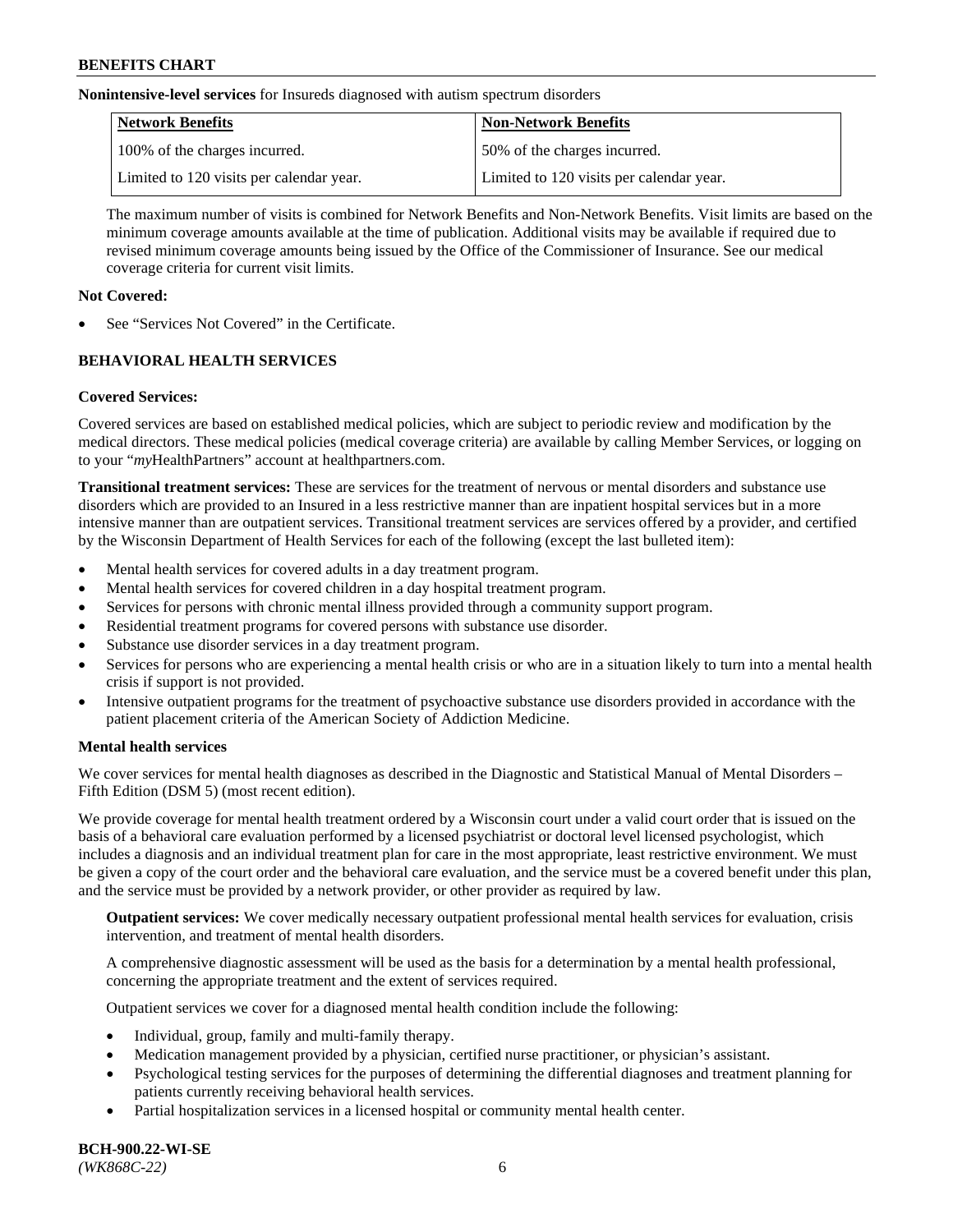- Psychotherapy and nursing services provided in the home if authorized by us.
- Treatment for gender dysphoria.

| Network Benefits              | <b>Non-Network Benefits</b>  |
|-------------------------------|------------------------------|
| 100% of the charges incurred. | 50% of the charges incurred. |

#### **Group therapy**

| Network Benefits              | Non-Network Benefits         |
|-------------------------------|------------------------------|
| 100% of the charges incurred. | 50% of the charges incurred. |

## **Inpatient services, including mental health residential treatment services:** We cover the following:

- Medically necessary inpatient services in a hospital and professional services for treatment of mental health disorders. Medical stabilization is covered under inpatient hospital services in the "Hospital and Skilled Nursing Facility Services" section.
- Medically necessary mental health residential treatment services. This care must be authorized by us and provided by a hospital or residential behavioral health treatment facility licensed by the local state or Department of Health and Human Services. Services not covered under this benefit include halfway houses, group homes, extended care facilities, shelter services, correctional services, detention services, transitional services, group residential services, foster care services and wilderness programs.

| Network Benefits              | <b>Non-Network Benefits</b>  |
|-------------------------------|------------------------------|
| 100% of the charges incurred. | 50% of the charges incurred. |

**Transitional treatment services:** We cover transitional treatment services described above for treatment of mental and nervous disorders.

| Network Benefits              | Non-Network Benefits         |
|-------------------------------|------------------------------|
| 100% of the charges incurred. | 50% of the charges incurred. |

#### **Substance use disorder treatment services**

We cover medically necessary services for assessments by a licensed alcohol and drug counselor and treatment of substance use disorders as defined in the latest edition of the DSM 5.

**Outpatient services:** We cover medically necessary outpatient professional services for diagnosis and treatment of substance use disorders. Substance use disorder treatment services must be provided by a program licensed by the local Department of Health Services.Outpatient services we cover for a diagnosed substance use disorder include the following:

- Individual, group, family, and multi-family therapy provided in an office setting.
- Opiate replacement therapy including methadone and buprenorphine treatment.

| Network Benefits              | <b>Non-Network Benefits</b>  |
|-------------------------------|------------------------------|
| 100% of the charges incurred. | 50% of the charges incurred. |

**Inpatient services:** We cover the following:

- Medically necessary inpatient services in a hospital or a licensed residential primary treatment center.
- Services provided in a hospital that is licensed by the local state and accredited by Medicare.
- Detoxification services in a hospital or community detoxification facility if it is licensed by the local Department of Health Services.

| Network Benefits              | <b>Non-Network Benefits</b>  |
|-------------------------------|------------------------------|
| 100% of the charges incurred. | 50% of the charges incurred. |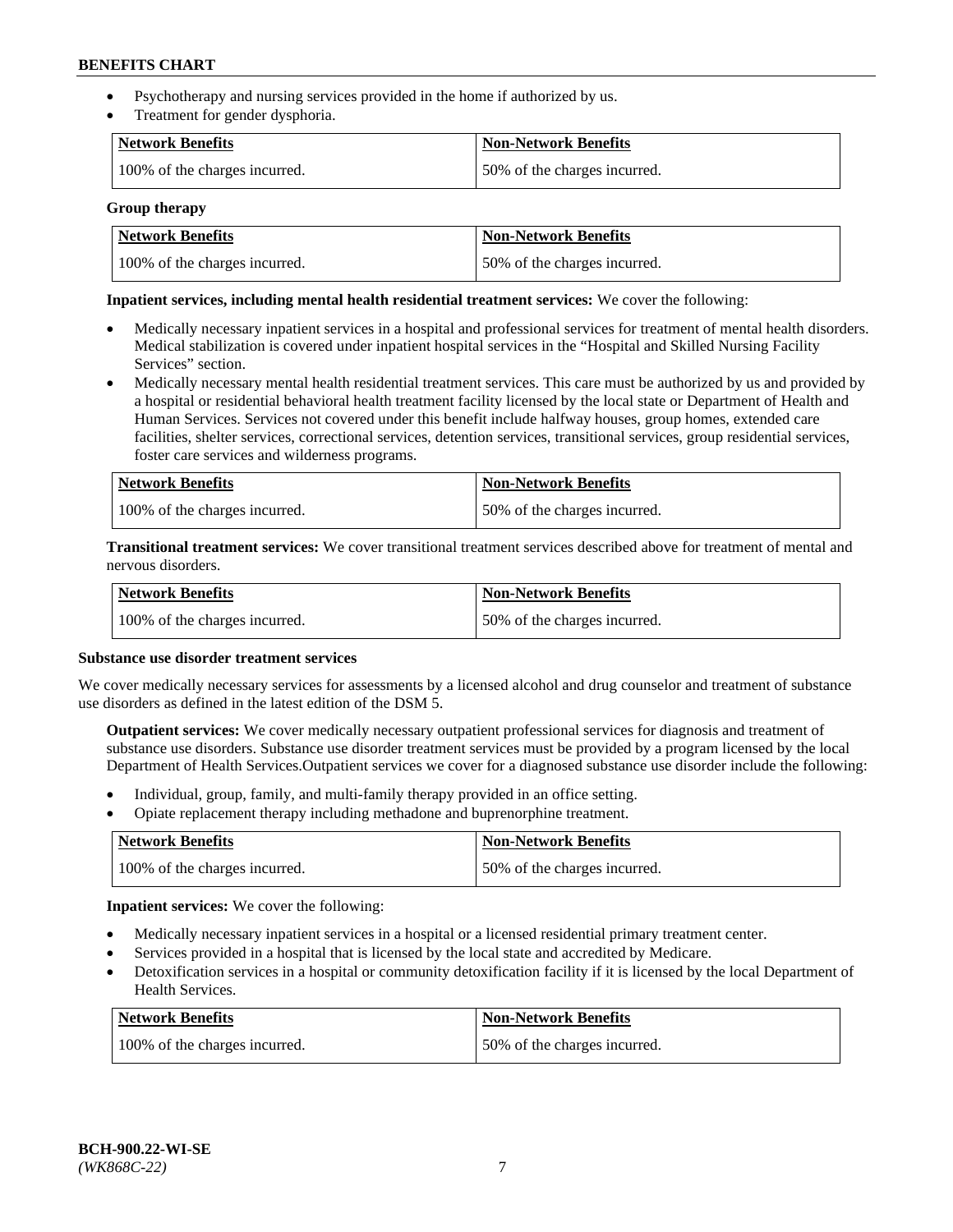**Transitional treatment services:** We cover transitional treatment services described above for treatment of substance use disorders.

| Network Benefits              | <b>Non-Network Benefits</b>  |
|-------------------------------|------------------------------|
| 100% of the charges incurred. | 50% of the charges incurred. |

**Out-of-area services for Wisconsin students:** If a dependent child is a student in a school located in Wisconsin, but outside of our service area, we cover mental health and substance use disorder services as required under Wisconsin Statute 609.655.

- The student may have a clinical assessment from a local, non-network mental health or substance use disorder treatment provider at the network benefit level when prior authorized by us.
- If outpatient services are recommended in the clinical assessment, five outpatient visits from a non-network provider will be covered at the network benefit level.
- Our Medical Director will determine the need for continuing treatment by the non-network provider; additional visits may be approved.
- Coverage for the outpatient services will not be provided if the recommended treatment would keep the student from attending school on a regular basis or if the student is no longer attending the school full-time.

This benefit is subject to the limitations shown in this "Behavioral Health Services" section.

| Network Benefits              | <b>Non-Network Benefits</b> |
|-------------------------------|-----------------------------|
| 100% of the charges incurred. | Not applicable.             |

A dependent child enrolled in a school outside of the state of Wisconsin is not eligible for this benefit.

### **Not Covered:**

See "Services Not Covered" in the Certificate.

# **CHIROPRACTIC SERVICES**

# **Covered Services:**

We cover chiropractic services for rehabilitative care. Chiropractic services are adjustments to any abnormal articulations of the human body, especially those of the spinal column, for the purpose of giving freedom of action to impinged nerves that may cause pain or deranged function.

Massage therapy which is performed in conjunction with other treatment/modalities by a chiropractor, is part of a prescribed treatment plan and is not billed separately is covered.

| <b>Network Benefits</b>       | <b>Non-Network Benefits</b>  |
|-------------------------------|------------------------------|
| 100% of the charges incurred. | 50% of the charges incurred. |

# **Not Covered:**

- Massage therapy for the purpose of comfort or convenience of the Insured.
- See "Services Not Covered" in the Certificate.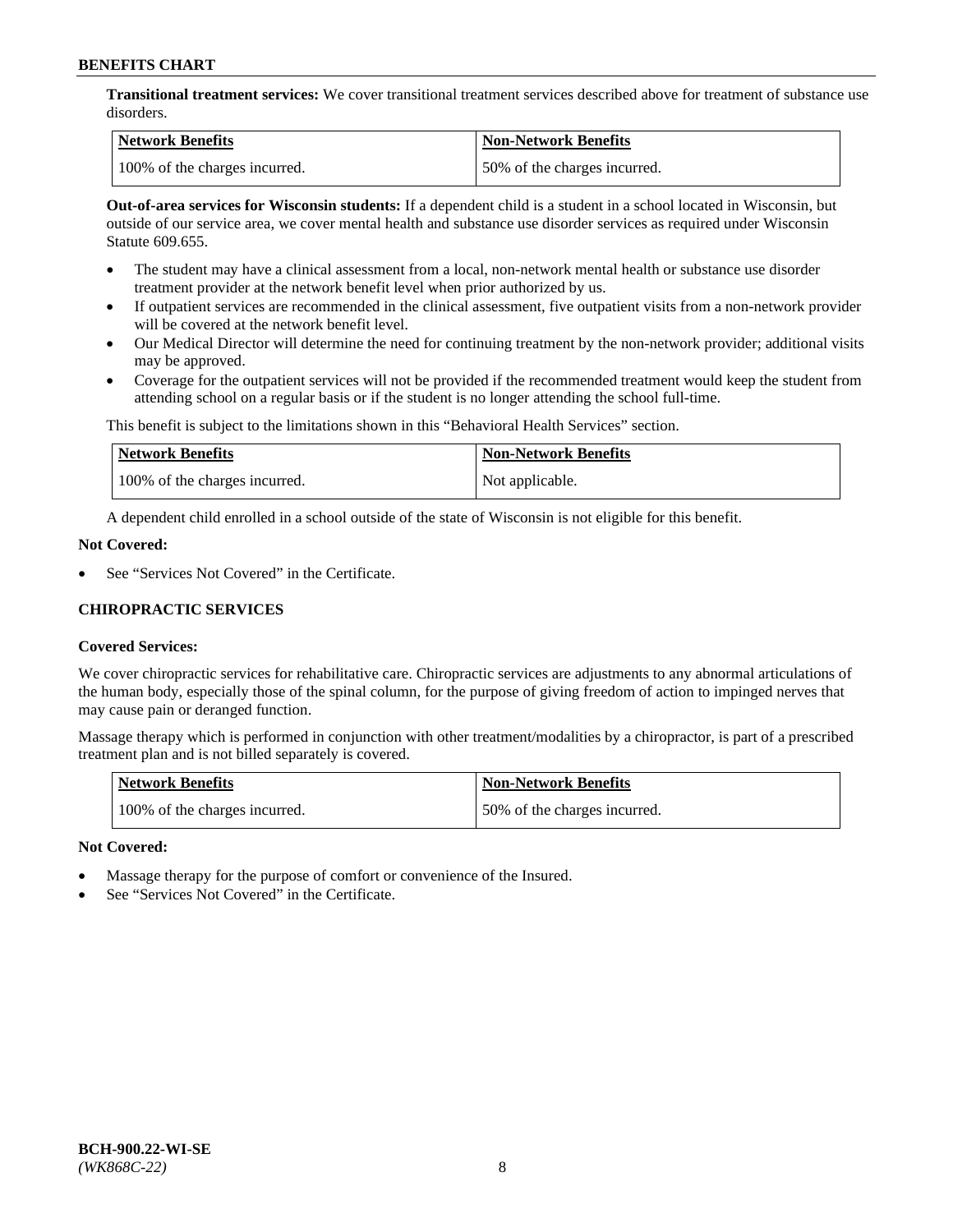# **CLINICAL TRIALS**

# **Covered Services:**

We cover certain routine services if you participate in a Phase I, Phase II, Phase III or Phase IV approved clinical trial that is conducted in relation to the prevention, detection, or treatment of cancer or other life-threatening disease or condition as defined in the Affordable Care Act. Approved clinical trials include (1) federally funded trials when the study or investigation is approved or funded by any of the federal agencies defined in the Public Health Services Act, section 2709 (d) (1) (A); (2) the study or investigation is conducted under an investigational new drug application reviewed by the Food and Drug Administration; and (3) the study or investigation is a drug trial that is exempt from having such an investigational new drug application. We cover routine patient costs for services that would be eligible under the Certificate and this Benefits Chart if the service were provided outside of a clinical trial.

| <b>Network Benefits</b>                                                                                                                                         | <b>Non-Network Benefits</b>                                                                                                                            |
|-----------------------------------------------------------------------------------------------------------------------------------------------------------------|--------------------------------------------------------------------------------------------------------------------------------------------------------|
| Coverage level is same as corresponding Network<br>Benefits, depending on type of service provided such as<br>Office Visits for Illness or Injury, Inpatient or | Coverage level is same as corresponding<br>Non-Network Benefits, depending on type of service<br>provided such as Office Visits for Illness or Injury, |
| <b>Outpatient Hospital Services.</b>                                                                                                                            | Inpatient or Outpatient Hospital Services.                                                                                                             |

# **Not Covered:**

- The investigative or experimental item, device or service itself.
- Items or services that are provided solely to satisfy data collection and analysis needs and that are not used in the direct clinical management of the patient.
- A service that is clearly inconsistent with widely accepted and established standards of care for a particular diagnosis.
- See "Services Not Covered" in the Certificate.

# **DENTAL SERVICES**

# **Covered Services:**

We cover services as described below.

**Accidental dental services:** We cover dentally necessary services to treat and restore damage done to sound, natural, unrestored teeth as a result of an accidental injury. Coverage is for damage caused by external trauma to face and mouth only, not for cracked or broken teeth, which result from biting or chewing. We cover restorations, root canals, crowns and replacement of teeth lost that are directly related to the accident in which the Insured was involved. We cover initial exam, x-rays and palliative treatment including extractions, and other oral surgical procedures directly related to the accident. Subsequent treatment must be initiated within the specified time-frame and must be directly related to the accident. We do not cover restoration and replacement of teeth that are not "sound and natural" at the time of the accident.

Full mouth rehabilitations to correct occlusion (bite) and malocclusion (misaligned teeth not due to the accident) are not covered.

When an implant-supported dental prosthetic treatment is pursued, the accidental dental benefit will be applied to the prosthetic procedure. Benefits are limited to the amount that would be paid toward the placement of a removable dental prosthetic appliance that could be used in the absence of implant treatment. Care must be provided or pre-authorized by a HealthPartners dentist.

| Network Benefits              | <b>Non-Network Benefits</b>  |
|-------------------------------|------------------------------|
| 100% of the charges incurred. | 50% of the charges incurred. |

For all accidental dental services, treatment and/or restoration must be initiated within six months of the date of the injury. Coverage is limited to the initial course of treatment and/or initial restoration. Services must be provided within 24 months of the date of injury to be covered.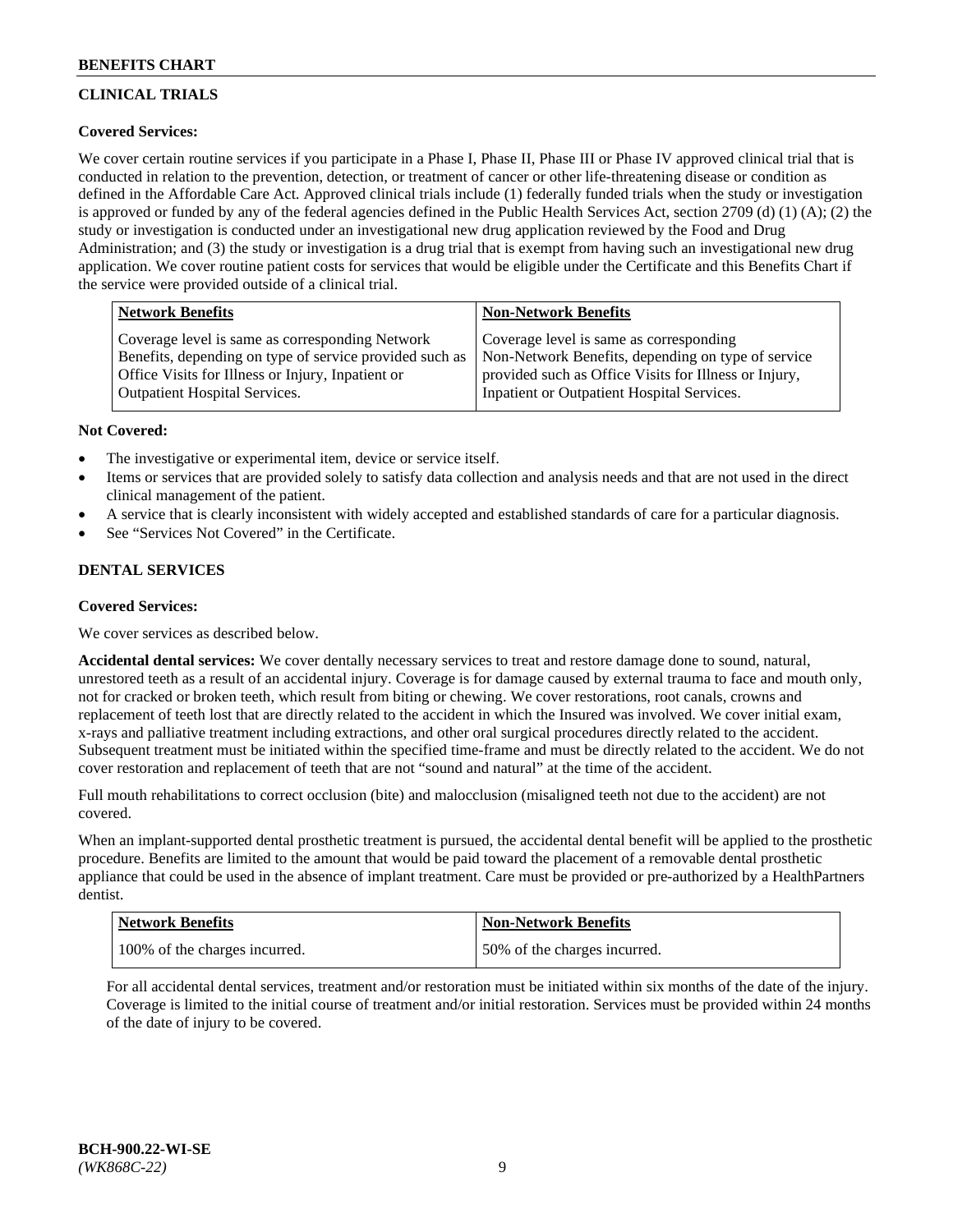# **Medical referral dental services**

**Medically necessary outpatient dental services:** We cover medically necessary outpatient dental services. Coverage is limited to dental services required for treatment of an underlying medical condition, e.g., removal of teeth to complete radiation treatment for cancer of the jaw, cysts and lesions.

| <b>Network Benefits</b>       | Non-Network Benefits         |
|-------------------------------|------------------------------|
| 100% of the charges incurred. | 50% of the charges incurred. |

**Medically necessary hospitalization and anesthesia for dental care:** We cover medically necessary hospitalization for dental care. This is limited to charges incurred by an Insured who: (1) is a child under age 5; (2) is severely disabled; (3) has a medical condition, and requires hospitalization or general anesthesia for dental care treatment; or (4) is a child between ages 5 and 12 and care in dental offices has been attempted unsuccessfully and usual methods of behavior modification have not been successful, or when extensive amounts of restorative care, exceeding four appointments, are required. Coverage is limited to facility and anesthesia charges. Oral surgeon/dentist professional fees are not covered. The following are examples, though not all-inclusive, of medical conditions which may require hospitalization for dental services: severe asthma, severe airway obstruction or hemophilia. Hospitalization required due to the behavior of the Insured or due to the extent of the dental procedure is not covered.

| Network Benefits              | <b>Non-Network Benefits</b>  |
|-------------------------------|------------------------------|
| 100% of the charges incurred. | 50% of the charges incurred. |

**Medical complications of dental care:** We cover medical complications of dental care. Treatment must be medically necessary care and related to medical complications of non-covered dental care, including complications of the head, neck, or substructures.

| Network Benefits              | <b>Non-Network Benefits</b>  |
|-------------------------------|------------------------------|
| 100% of the charges incurred. | 50% of the charges incurred. |

**Oral surgery:** We cover oral surgery. Coverage is limited to treatment of medical conditions requiring oral surgery, such as treatment of oral neoplasm, non-dental cysts, fracture of the jaws, trauma of the mouth and jaws, and any other oral surgery procedures provided as medically necessary dental services.

| Network Benefits              | <b>Non-Network Benefits</b>  |
|-------------------------------|------------------------------|
| 100% of the charges incurred. | 50% of the charges incurred. |

**Treatment of cleft lip and cleft palate:** We cover treatment of cleft lip and cleft palate of a dependent child, including orthodontic treatment and oral surgery directly related to the cleft. Dental services which are not required for the treatment of cleft lip or cleft palate are not covered. If a dependent child covered under the Certificate and Benefits Chart is also covered under a dental plan which includes orthodontic services, that dental plan shall be considered primary for the necessary orthodontic services. Oral appliances are subject to the same copayment, conditions and limitations as durable medical equipment.

| <b>Network Benefits</b>                               | <b>Non-Network Benefits</b>                            |
|-------------------------------------------------------|--------------------------------------------------------|
| Coverage level is same as corresponding Network       | Coverage level is same as corresponding                |
| Benefits, depending on type of service provided, such | Non-Network Benefits, depending on type of service     |
| as Office Visits for Illness or Injury, Inpatient or  | provided, such as Office Visits for Illness or Injury, |
| Outpatient Hospital Services.                         | Inpatient or Outpatient Hospital Services.             |

**Treatment of temporomandibular disorder (TMD) and craniomandibular disorder (CMD):** We cover diagnostic procedures, surgical treatment and non-surgical treatment (including intraoral splint therapy devices) for temporomandibular disorder (TMD) and craniomandibular disorder (CMD), which is medically necessary care. Dental services which are not required to directly treat TMD or CMD are not covered.

| <b>Network Benefits</b>       | <b>Non-Network Benefits</b>  |
|-------------------------------|------------------------------|
| 100% of the charges incurred. | 50% of the charges incurred. |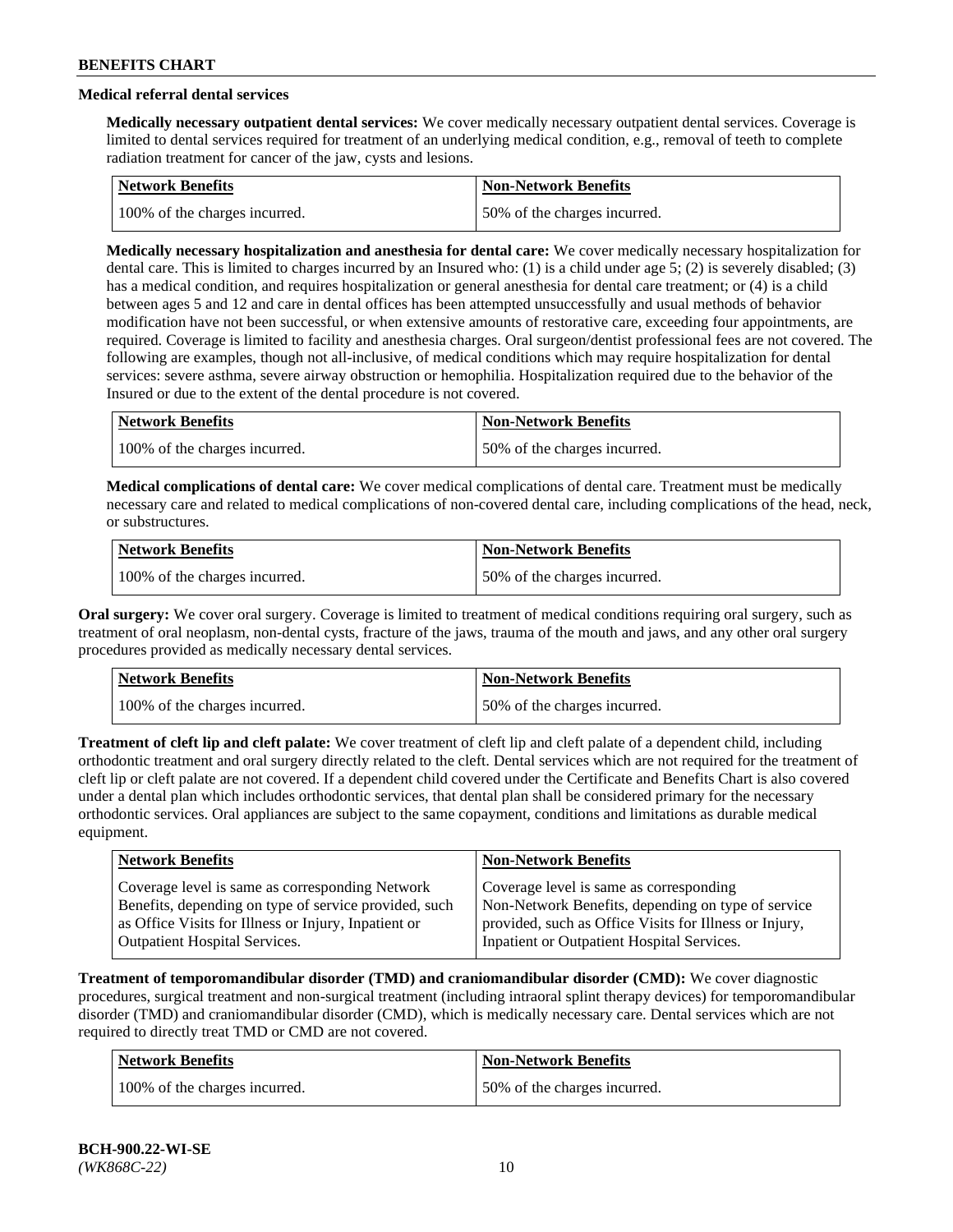# **Not Covered:**

- Dental treatment, procedures or services not listed in this Benefits Chart.
- Accident-related dental services if treatment is: (1) provided to teeth which are not sound and natural; (2) to teeth which have been restored; (3) initiated beyond six months from the date of the injury; (4) received beyond the initial treatment or restoration; or (5) received beyond 24 months from the date of injury.
- Oral surgery to remove wisdom teeth.
- Orthognathic treatment or procedures and all related services.
- See "Services Not Covered" in the Certificate.

## **DIABETES AND HYPERTENSION DISEASE MANAGEMENT PROGRAM**

### **Covered Services:**

If you meet criteria for coverage, you may qualify for the Diabetes and/or Hypertension Disease Management Program.

The program covers group health coaching which focuses on weight loss, exercise, behavior modification and health education through Omada Health.

| <b>Network Benefits</b>                                     | <b>Non-Network Benefits</b> |
|-------------------------------------------------------------|-----------------------------|
| 100% of the charges incurred.<br>Deductible does not apply. | Not applicable.             |

### **Not Covered:**

See "Services Not Covered" in the Certificate.

# **DIABETIC EQUIPMENT AND SUPPLIES**

### **Covered Services:**

We cover physician prescribed medically appropriate and necessary drugs and supplies used in the management and treatment of diabetes for Insureds with gestational, Type I or Type II diabetes including durable diabetic equipment and disposable supplies, as described below.

Certain items are only covered if your condition meets our coverage criteria and obtained through an authorized vendor. For more information on what we cover and any prior authorization requirements, call Member Services or log on to your "*my*HealthPartners" account at [healthpartners.com.](http://www.healthpartners.com/)

Insulin and medications for diabetes are covered as outpatient drugs under the "Prescription Drug Services" section.

**Pumps and pump supplies.** These include diabetic insulin pumps, diabetic infusion pumps and infusion pump supplies such as infusion sets, tubing, connectors and syringe reservoirs.

| <b>Network Benefits</b>                                                                 | <b>Non-Network Benefits</b>  |
|-----------------------------------------------------------------------------------------|------------------------------|
| <b>Pumps received at a pharmacy:</b><br>100% of the charges incurred.                   | 50% of the charges incurred. |
| Pumps received from a non-pharmacy<br>approved vendor:<br>100% of the charges incurred. |                              |

# **All other durable equipment and diabetic supplies**

Durable Diabetic Equipment and Supplies. These include continuous glucose monitoring system (CGMS), transmitter, sensors and receivers, diabetic blood glucose monitors and control/calibrating solutions (for checking accuracy or testing equipment and test strips).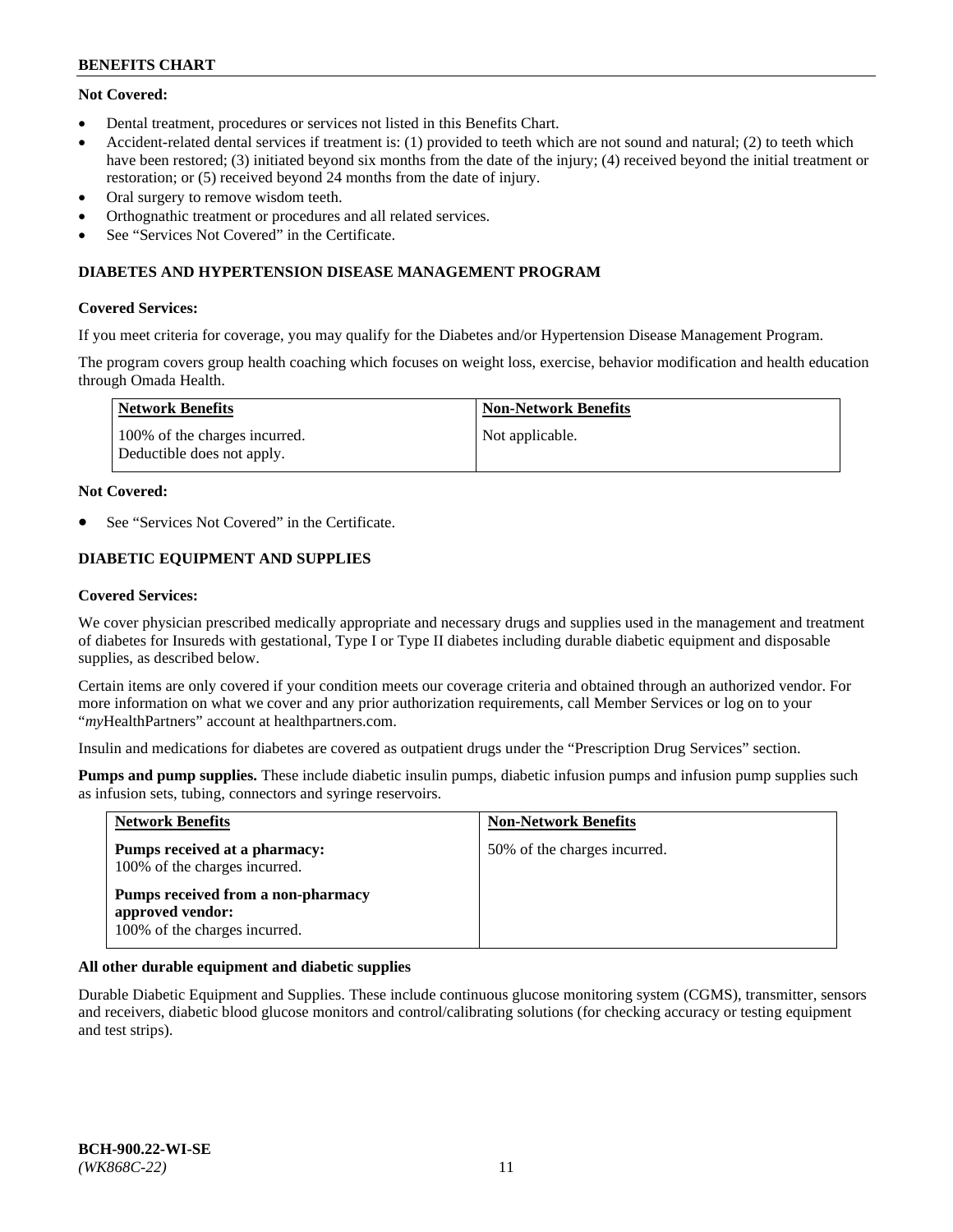Disposable Diabetic Supplies. These are one-time use supplies, including syringes, lancets, lancet devices, blood and urine ketone test strips, and needles.

Certain diabetic supplies and equipment must be purchased at a pharmacy.

| <b>Network Benefits</b>                                                                                                                                                                                                                                                                             | <b>Non-Network Benefits</b>  |
|-----------------------------------------------------------------------------------------------------------------------------------------------------------------------------------------------------------------------------------------------------------------------------------------------------|------------------------------|
| If received through a pharmacy:<br>Diabetic supplies on the Preventive Drug List:<br>100% of the charges incurred, subject to a<br>copayment of \$60.<br>Deductible does not apply.<br>All other diabetic supplies purchased at a pharmacy:<br>100% of the charges incurred.<br>Deductible applies. | 50% of the charges incurred. |
| If received through a non-pharmacy provider:<br>100% of the charges incurred if purchased from an<br>approved vendor.                                                                                                                                                                               |                              |

#### **Limitations:**

- No more than a 93-day supply of diabetic supplies are covered and dispensed at a time.
- We require that certain diabetic supplies and equipment be purchased at a pharmacy.
- Diabetic supplies and equipment are limited to certain models and brands.
- Durable medical equipment and supplies must be obtained from or repaired by approved vendors.
- Covered services and supplies are based on established medical policies which are subject to periodic review and modification by the medical directors. Our coverage policy for diabetic supplies includes information on our required models and brands. These medical policies (medical coverage criteria) are available by calling Member Services, or logging on to your "myHealthPartners" account at [healthpartners.com.](http://www.healthpartners.com/)

## **Not Covered:**

- Replacement or repair of any covered items, if the items are (i) damaged or destroyed by misuse, abuse or carelessness, (ii) lost; or (iii) stolen.
- Duplicate or similar items.
- Labor and related charges for repair of any covered items which are more than the cost of replacement by an approved vendor.
- Batteries for monitors and equipment.
- Sales tax, mailing, delivery charges, service call charges.
- See "Services Not Covered" in the Certificate.

# **DIAGNOSTIC IMAGING SERVICES**

#### **Covered Services:**

We cover diagnostic imaging, when ordered by a provider and provided in a clinic or outpatient hospital facility.

For Network Benefits, non-emergent, scheduled outpatient Magnetic Resonance Imaging (MRI) and Computed Tomography (CT) must be provided at a designated facility. Your physician or facility will obtain or verify prior authorization for these services, as needed.

We cover services provided in a clinic or outpatient hospital facility. To see the benefit level for inpatient hospital or skilled nursing facility services, see benefits under "Inpatient Hospital and Skilled Nursing Facility Services".

#### **Outpatient magnetic resonance imaging (MRI) and computed tomography (CT)**

| <b>Network Benefits</b>       | <b>Non-Network Benefits</b>  |
|-------------------------------|------------------------------|
| 100% of the charges incurred. | 50% of the charges incurred. |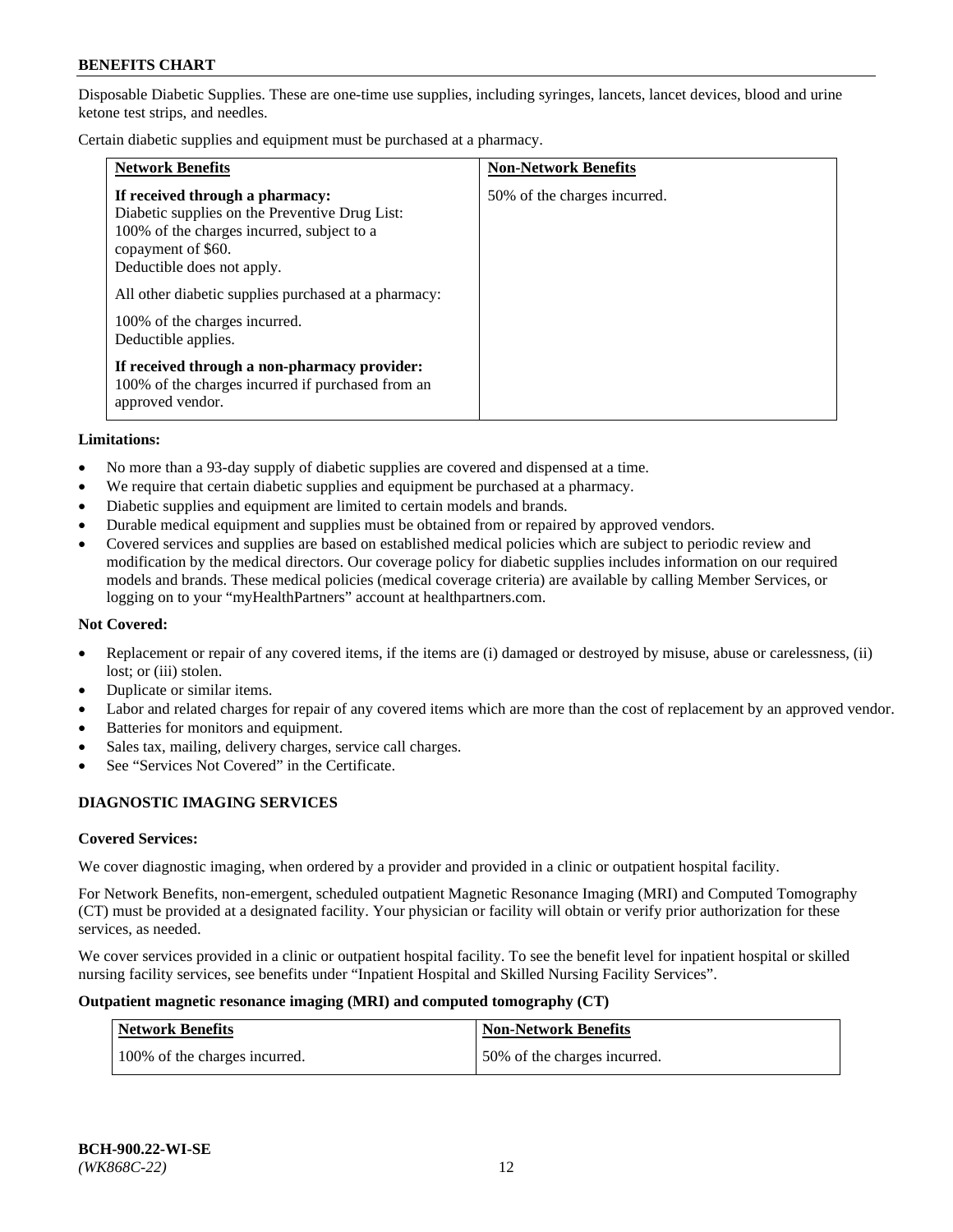# **All other outpatient diagnostic imaging services**

#### **Services for illness or injury**

| <b>Network Benefits</b>       | <b>Non-Network Benefits</b>  |
|-------------------------------|------------------------------|
| 100% of the charges incurred. | 50% of the charges incurred. |

# **Preventive services (MRI/CT procedures are not considered preventive)**

Diagnostic imaging services associated with preventive services are covered at the benefit level shown in the "Preventive Services" section of this Benefits Chart.

#### **Not Covered:**

See "Services Not Covered" in the Certificate.

# **DURABLE MEDICAL EQUIPMENT, PROSTHETICS, ORTHOTICS AND SUPPLIES**

### **Covered Services:**

We cover equipment and services, as described below.

We cover durable medical equipment and services, prosthetics, orthotics and supplies, subject to the limitations below, including certain disposable supplies and enteral feedings.

We cover external hearing aids, cochlear implants, and related treatment prescribed by a physician or by a licensed audiologist for Insureds under 18 years of age who have hearing loss.

We also cover basic hearing aids for Insureds age 18 or older for the correction of a hearing impairment.

Osseointegrated or bone-anchored hearing aids are only covered for Insureds who have hearing loss that is not correctable by any other procedure.

Hearing aids are limited to one basic, standard hearing aid for each ear every three years.

A basic hearing aid is defined as a hearing device that consists of a microphone, amplifier, volume control, battery and receiver, which is up to date using the latest technology. It does not include upgrades above and beyond the functionality of a basic hearing aid, including, but not limited to, hearing improvements for group settings, background noise, Bluetooth/remote control functionality, or extended warranties. Charges for upgrades above the cost of a basic, standard hearing aid are not covered.

Diabetic equipment and supplies are covered under the "Diabetic Equipment and Supplies" section.

# **Special dietary treatment for phenylketonuria (PKU) if it meets our medical coverage criteria**

| <b>Network Benefits</b>       | <b>Non-Network Benefits</b>  |
|-------------------------------|------------------------------|
| 100% of the charges incurred. | 50% of the charges incurred. |

#### **Oral amino acid based elemental formula if it meets our medical coverage criteria**

| <b>Network Benefits</b>       | <b>Non-Network Benefits</b>  |
|-------------------------------|------------------------------|
| 100% of the charges incurred. | 50% of the charges incurred. |

#### **All other durable medical equipment, prosthetics, orthotics and supplies**

| <b>Network Benefits</b>       | <b>Non-Network Benefits</b>  |
|-------------------------------|------------------------------|
| 100% of the charges incurred. | 50% of the charges incurred. |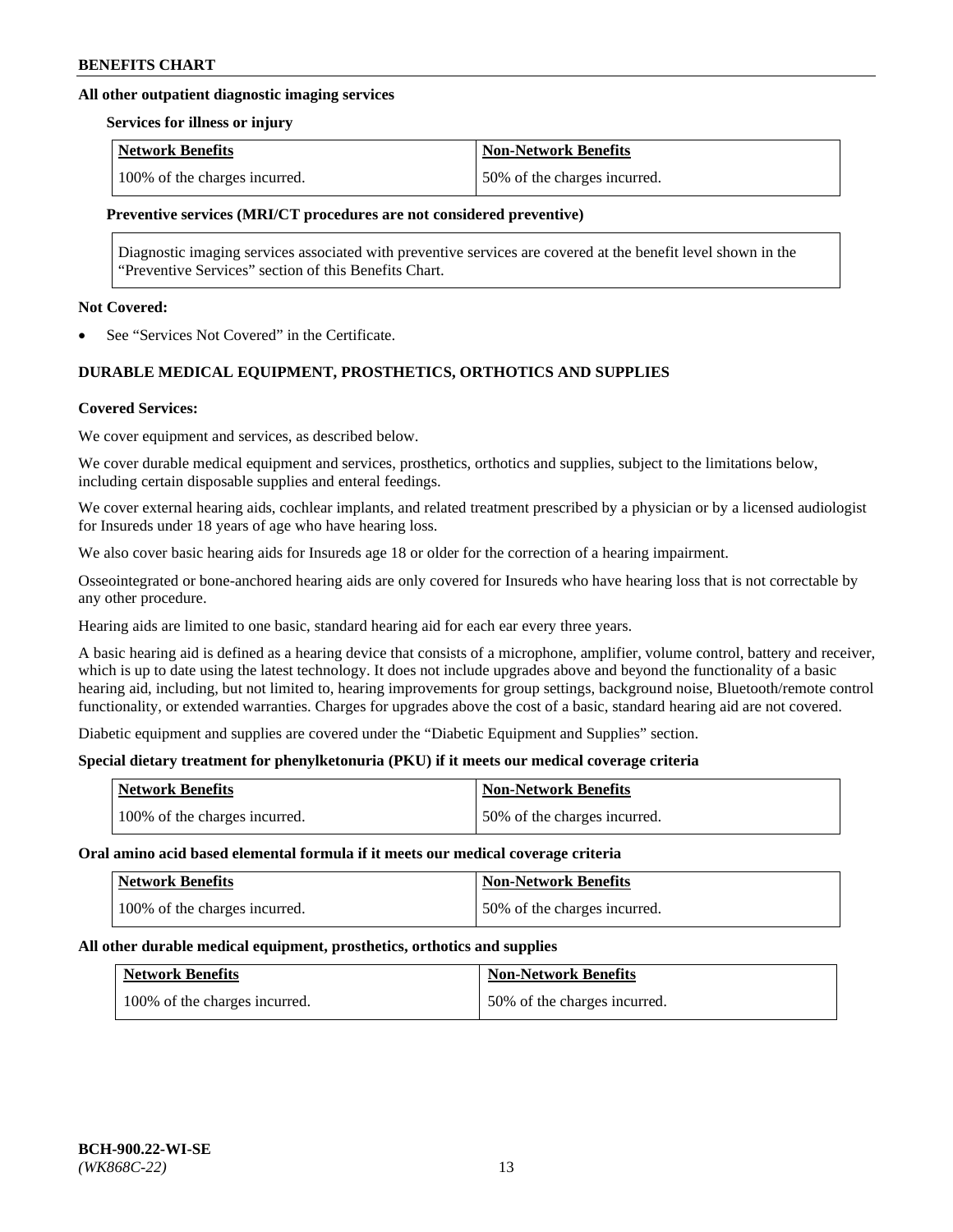# **Limitations:**

Coverage of durable medical equipment is limited by the following:

- Payment will not exceed the cost of an alternate piece of equipment or service that is effective and medically necessary.
- For prosthetic benefits, other than oral appliances for cleft lip and cleft palate, payment will not exceed the cost of an alternate piece of equipment or service that is effective, medically necessary and enables Insureds to conduct standard activities of daily living.
- We reserve the right to determine if an item will be approved for rental vs. purchase.
- Durable medical equipment and supplies must be obtained from or repaired by approved vendors.
- Covered services and supplies are based on established medical policies which are subject to periodic review and modification by the medical or dental directors. Our medical policy for diabetic supplies includes information on our required models and brands. These medical policies (medical coverage criteria) are available by calling Member Services, or logging on to your "*my*HealthPartners" account a[t healthpartners.com.](http://www.healthpartners.com/)

# **Not Covered:**

Items which are not eligible for coverage include, but are not limited to:

- Replacement or repair of any covered items, if the items are (i) damaged or destroyed by misuse, abuse or carelessness, (ii) lost; or (iii) stolen.
- Duplicate or similar items.
- Labor and related charges for repair of any covered items which are more than the cost of replacement by an approved vendor.
- Sales tax, mailing, delivery charges, service call charges.
- Items which are primarily educational in nature or for hygiene, vocation, comfort, convenience or recreation.
- Communication aids or devices: equipment to create, replace or augment communication abilities including, but not limited to, speech processors, receivers, communication boards, or computer or electronic assisted communication.
- Implantable and osseointegrated or bone-anchored hearing aids and their fitting, except as specifically described in this Benefits Chart. This exclusion does not apply to cochlear implants.
- Eyeglasses, contact lenses and their fitting, measurement and adjustment, except as specifically described in this Benefits Chart.
- Hair prostheses (wigs).
- Household equipment which primarily has customary uses other than medical, such as, but not limited to, exercise cycles, air purifiers, central or unit air conditioners, water purifiers, non-allergenic pillows, mattresses or waterbeds.
- Household fixtures including, but not limited to, escalators or elevators, ramps, swimming pools and saunas.
- Modifications to the structure of the home including, but not limited to, wiring, plumbing or charges for installation of equipment.
- Vehicle, car or van modifications including, but not limited to, hand brakes, hydraulic lifts and car carrier.
- Rental equipment while owned equipment is being repaired by non-contracted vendors, beyond one month rental of medically necessary equipment.
- Other equipment and supplies, including but not limited to assistive devices, that we determine are not eligible for coverage.
- See "Services Not Covered" in the Certificate.

# **EMERGENCY AND URGENTLY NEEDED CARE SERVICES**

# **Covered Services:**

We cover services for emergency care and urgently needed care if the services are otherwise eligible for coverage under the Certificate.

**Urgently needed care.** These are services to treat an unforeseen illness or injury that:

- are required in order to prevent a serious deterioration in your health; and
- cannot be delayed until the next available clinic or office hours.

| <b>Network Benefits</b>       | <b>Non-Network Benefits</b> |
|-------------------------------|-----------------------------|
| 100% of the charges incurred. | See Network Benefits.       |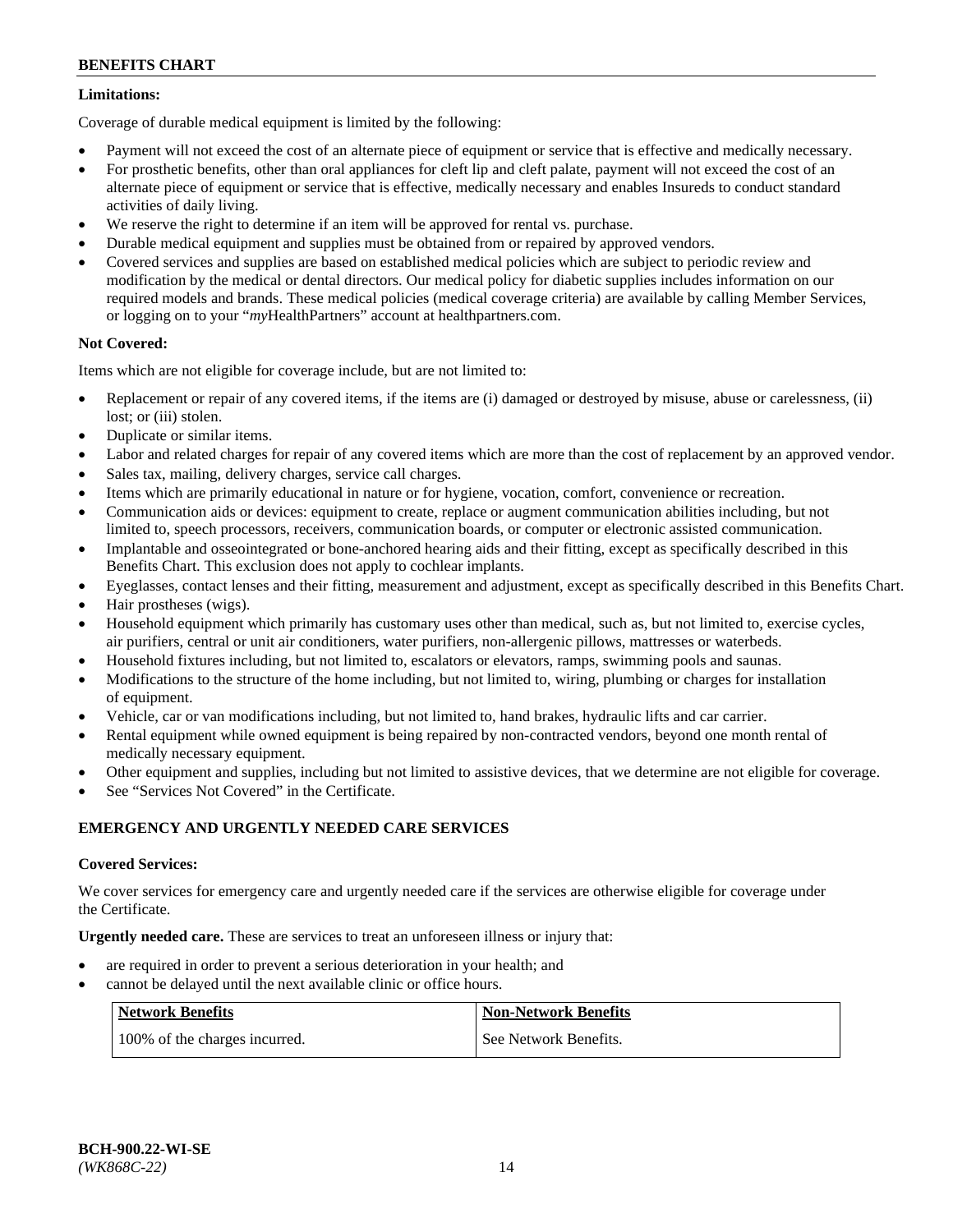**Emergency care.** These are services to treat:

- the sudden, unexpected onset of illness or injury which, if left untreated or unattended until the next available clinic or office hours, would result in hospitalization; or
- a condition requiring professional health services immediately necessary to preserve life or stabilize health.

Emergency care includes emergency services as defined in Division BB, Title I, Section 102 of the Consolidated Appropriations Act of 2021.

When reviewing claims for coverage of emergency services, our medical director will take into consideration a reasonable layperson's belief that the circumstances required immediate medical care that could not wait until the next working day or next available clinic appointment.

### **Emergency care in a hospital emergency room, including professional services of a physician**

| <b>Network Benefits</b>       | <b>Non-Network Benefits</b> |
|-------------------------------|-----------------------------|
| 100% of the charges incurred. | See Network Benefits.       |

### **Inpatient emergency care in a hospital**

| <b>Network Benefits</b>       | <b>Non-Network Benefits</b> |
|-------------------------------|-----------------------------|
| 100% of the charges incurred. | See Network Benefits.       |

### **Not Covered:**

See "Services Not Covered" in the Certificate.

# **GENE THERAPY**

### **Covered Services:**

We cover gene therapy treatment if it meets our medical coverage criteria.

| <b>Network Benefits</b>                                                                                                                                                                                 | <b>Non-Network Benefits</b> |
|---------------------------------------------------------------------------------------------------------------------------------------------------------------------------------------------------------|-----------------------------|
| Coverage level is same as corresponding Network<br>Benefits, depending on type of service provided such as<br>Office Visits for Illness or Injury, Inpatient or<br><b>Outpatient Hospital Services.</b> | No coverage.                |

# **Limitations:**

- Gene therapy must be provided by a designated provider.
- Specific types of gene therapy are limited to therapies and conditions specified in our medical coverage criteria.

# **Not Covered:**

See "Services Not Covered" in the Certificate.

# **HEALTH EDUCATION**

#### **Covered Services:**

We cover education for preventive services and education for the management of chronic health problems (such as diabetes).

| <b>Network Benefits</b>                                     | <b>Non-Network Benefits</b>  |
|-------------------------------------------------------------|------------------------------|
| 100% of the charges incurred.<br>Deductible does not apply. | 50% of the charges incurred. |

# **Not Covered:**

See "Services Not Covered" in the Certificate.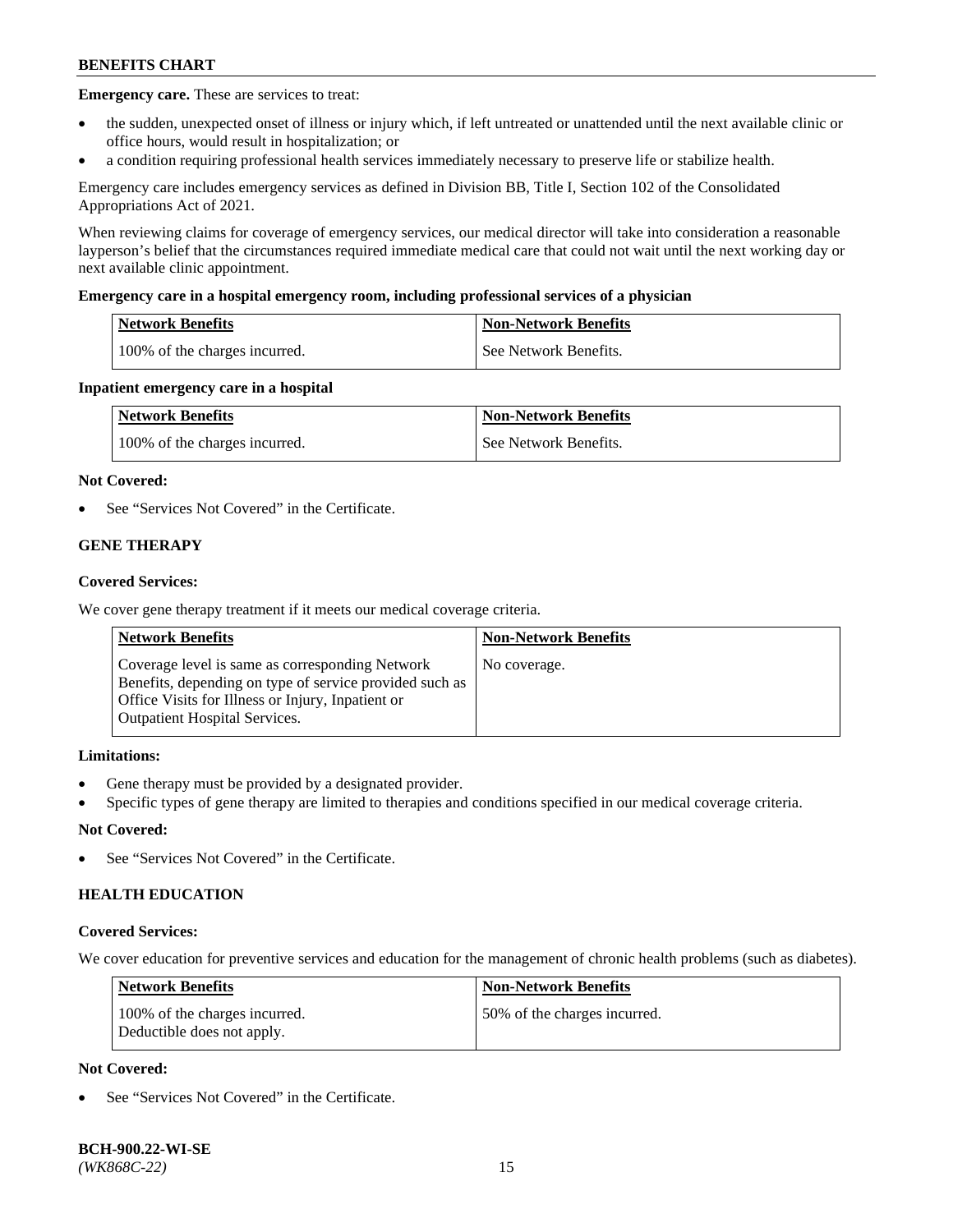# **HOME-BASED COMPREHENSIVE HEALTH RISK ASSESSMENT**

### **Covered Services:**

If you meet our criteria for coverage, you may qualify for our home-based comprehensive health risk assessment program. The program covers a health assessment with a designated nurse practitioner.

| Network Benefits                                            | <b>Non-Network Benefits</b> |
|-------------------------------------------------------------|-----------------------------|
| 100% of the charges incurred.<br>Deductible does not apply. | No coverage.                |

### **Not Covered:**

See "Services Not Covered" in the Certificate.

# **HOME HEALTH SERVICES**

### **Covered Services:**

We cover skilled nursing services, physical therapy, occupational therapy, speech therapy, respiratory therapy and other therapeutic services, non-routine prenatal and postnatal services, routine postnatal well child visits as described in our medical coverage criteria, phototherapy services for newborns, home health aide services and other eligible home health services when provided in your home, if you are homebound (i.e., unable to leave home without considerable effort due to a medical condition). Lack of transportation does not constitute homebound status. For phototherapy services for newborns and high risk prenatal services, supplies and equipment are included.

We cover total parenteral nutrition/intravenous ("TPN/IV") therapy, equipment, supplies and drugs in connection with IV therapy. IV line care kits are covered under Durable Medical Equipment.

We cover palliative care benefits. Palliative care includes symptom management, education and establishing goals of care. We waive the requirement that you be homebound for a limited number of home visits for palliative care (as shown in this Benefits Chart), if you have a life-threatening, non-curable condition which has a prognosis of survival of two years or less. Additional palliative care visits are eligible under the home health services benefit if you are homebound and meet all other requirements defined in this section.

You do not need to be homebound to receive total parenteral nutrition/intravenous ("TPN/IV") therapy.

Home health services are eligible and covered only when:

- medically necessary; and
- provided as rehabilitative care, terminal care or maternity care; and
- ordered by a physician, and included in the written home care plan.

## **Physical therapy, occupational therapy, speech therapy, respiratory therapy, home health aide services and palliative care**

| Network Benefits              | <b>Non-Network Benefits</b>  |
|-------------------------------|------------------------------|
| 100% of the charges incurred. | 50% of the charges incurred. |

**TPN/IV therapy, skilled nursing services, non-routine prenatal/postnatal services, and phototherapy**

| <b>Network Benefits</b>       | Non-Network Benefits         |
|-------------------------------|------------------------------|
| 100% of the charges incurred. | 50% of the charges incurred. |

Each 24-hour visit (or shifts up to 24-hour visits) equals one visit and counts toward the Maximum visits for all other services shown below. Any visit that lasts less than 24 hours regardless of the length of the visit, will count as one visit toward the Maximum visits for all other services shown below. All visits must be medically necessary and benefit eligible.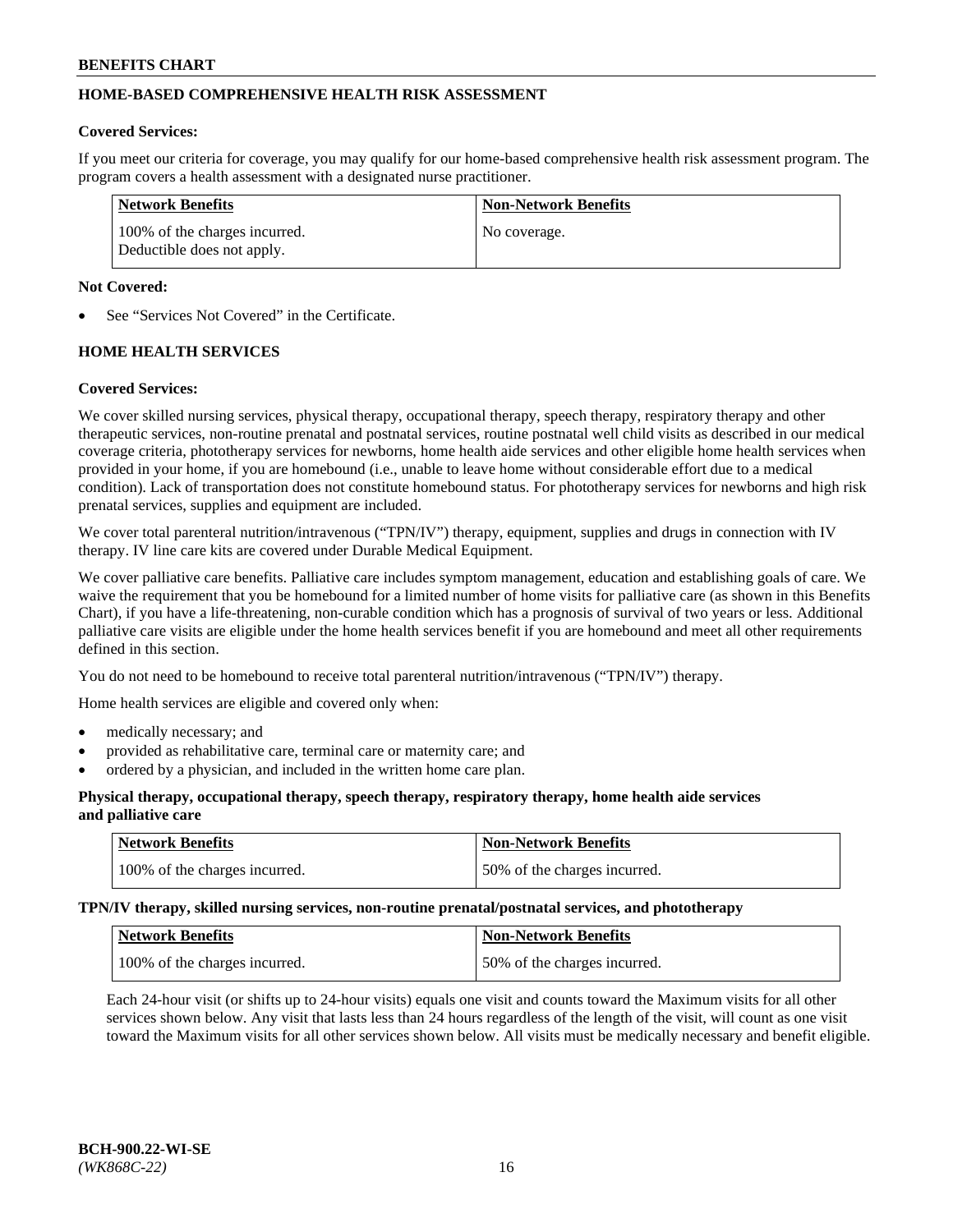# **Routine postnatal well child visit**

| <b>Network Benefits</b>                                     | <b>Non-Network Benefits</b>  |
|-------------------------------------------------------------|------------------------------|
| 100% of the charges incurred.<br>Deductible does not apply. | 50% of the charges incurred. |

#### **Maximum visits for palliative care**

If you are eligible to receive palliative care in the home and you are not homebound, there is a maximum of 12 visits per calendar year.

### **Maximum visits for all services other than palliative care**

| Network Benefits             | <b>Non-Network Benefits</b>  |
|------------------------------|------------------------------|
| 60 visits per calendar year. | 30 visits per calendar year. |

Each visit provided under the Network Benefits and Non-Network Benefits counts toward the maximums shown under both Maximum visits sections. The routine postnatal well child visits do not count toward the visit limit.

#### **Limitations:**

- Home health services are not provided as a substitute for a primary caregiver in the home or as relief (respite) for a primary caregiver in the home. We will not reimburse family members or residents in your home for the above services.
- A service shall not be considered a skilled nursing service merely because it is performed by, or under the direct supervision of, a licensed nurse. Where a service (such as tracheotomy suctioning or ventilator monitoring) or like services, can be safely and effectively performed by a non-medical person (or self-administered), without the direct supervision of a licensed nurse, the service shall not be regarded as a skilled nursing service, whether or not a skilled nurse actually provides the service. The unavailability of a competent person to provide a non-skilled service shall not make it a skilled service when a skilled nurse provides it. Only the skilled nursing component of so-called "blended" services (i.e. services which include skilled and non-skilled components) are covered under this Benefits Chart.

## **Not Covered:**

- Financial or legal counseling services.
- Housekeeping or meal services in your home.
- Private duty nursing services.
- Services provided by a family member or enrollee, or a resident in the enrollee's home.
- Vocational rehabilitation and recreational or educational therapy. Recreation therapy is therapy provided solely for the purpose of recreation, including, but not limited to: (a) requests for physical therapy or occupational therapy to improve athletic ability, and (b) braces or guards to prevent sports injuries.
- See "Services Not Covered" in the Certificate.

# **HOME HOSPICE SERVICES**

#### **Applicable Definitions:**

**Part-time.** This is up to two hours of service per day, more than two hours is considered continuous care.

**Continuous Care.** This is from two to twelve hours of service per day provided by a registered nurse, licensed practical nurse, or home health aide, during a period of crisis in order to maintain a terminally ill patient at home.

**Appropriate Facility.** This is a nursing home, hospice residence, or other inpatient facility.

**Custodial Care Related to Hospice Services.** This means providing assistance in the activities of daily living and the care needed by a terminally ill patient which can be provided by primary caregiver (i.e., family member or friend) who is responsible for the patient's home care.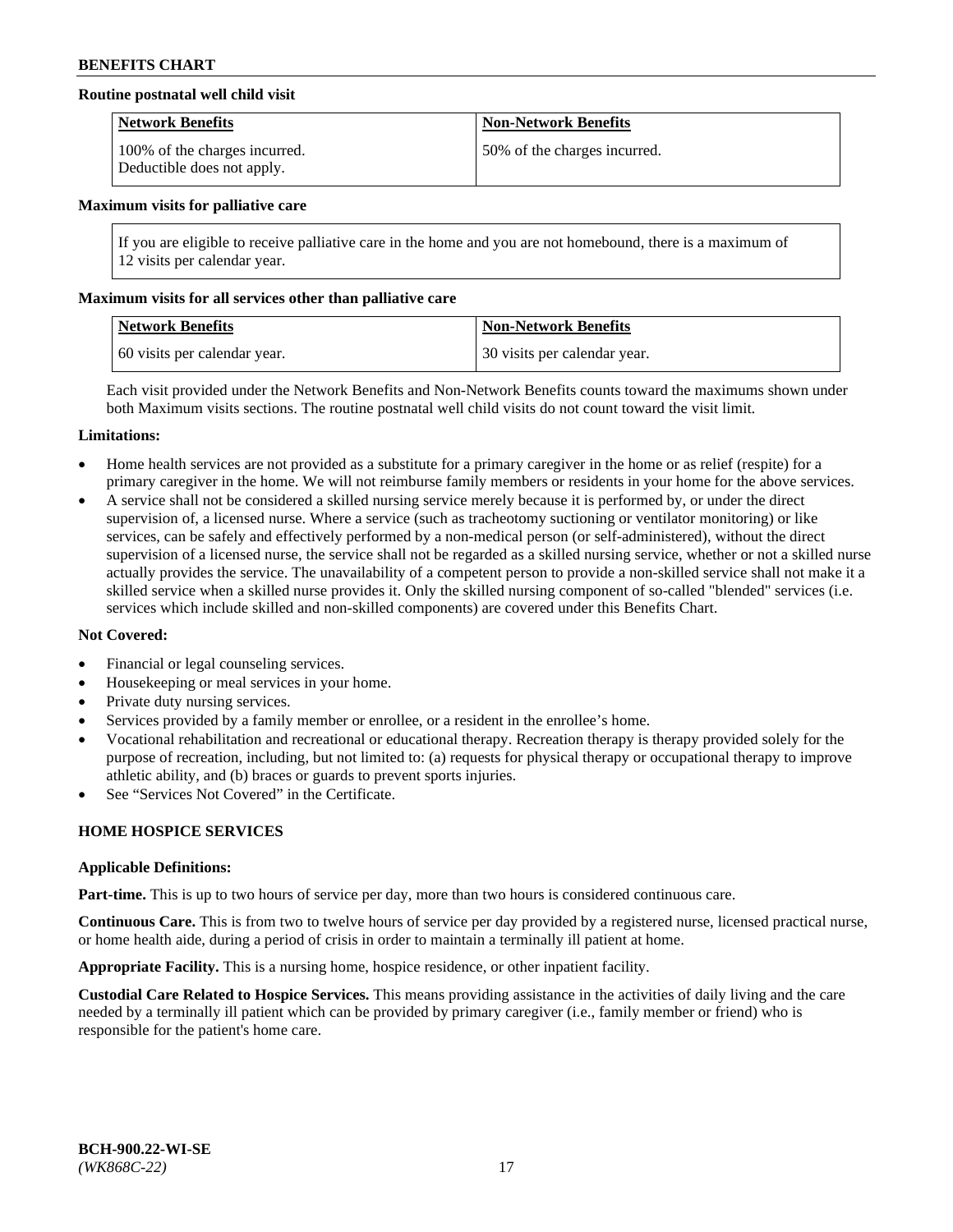## **Covered Services:**

**Home hospice program.** We cover the services described below if you are terminally ill and accepted as a home hospice program participant. You must meet the eligibility requirements of the program, and elect to receive services through the home hospice program. The services will be provided in your home, with inpatient care available when medically necessary as described below. If you elect to receive hospice services, you do so in lieu of curative treatment for your terminal illness for the period you are enrolled in the home hospice program.

**Eligibility:** In order to be eligible to be enrolled in the home hospice program, you must: (1) be a terminally ill patient (prognosis of six months or less); (2) have chosen a palliative treatment focus (i.e., emphasizing comfort and supportive services rather than treatment attempting to cure the disease or condition); and (3) continue to meet the terminally ill prognosis as reviewed by our medical director or his or her designee over the course of care. You may withdraw from the home hospice program at any time.

**Eligible services:** Hospice services include the following services provided in accordance with an approved hospice treatment plan.

- Home health services:
	- o Part-time care provided in your home by an interdisciplinary hospice team (which may include a physician, nurse, social worker, and spiritual counselor) and medically necessary home health services are covered.
	- o One or more periods of continuous care in your home or in a setting which provides day care for pain or symptom management, when medically necessary, will be covered.
- Inpatient services: We cover medically necessary inpatient services.
- Other services:
	- o Respite care is covered for care in your home or in an appropriate facility, to give your primary caregivers (i.e., family members or friends) rest and/or relief when necessary in order to maintain a terminally ill patient at home.
	- o Medically necessary medications for pain and symptom management.
	- o Semi-electric hospital beds and other durable medical equipment are covered.
	- Emergency and non-emergency care is covered.

| Network Benefits              | <b>Non-Network Benefits</b>  |
|-------------------------------|------------------------------|
| 100% of the charges incurred. | 50% of the charges incurred. |

Respite care is limited to 5 days per episode, and respite care and continuous care combined are limited to 30 days.

# **Not Covered:**

- Financial or legal counseling services.
- Housekeeping or meal services in your home.
- Custodial or maintenance care related to hospice services, whether provided in the home or in a nursing home.
- Any service not specifically described as covered services under this home hospice services benefits.
- Any services provided by members of your family or residents in your home.
- See "Services Not Covered" in the Certificate.

# **HOSPITAL AND SKILLED NURSING FACILITY SERVICES**

#### **Covered Services:**

We cover services as described below.

#### **Medical or surgical hospital services**

**Inpatient hospital services:** We cover the following medical or surgical services, for the treatment of acute illness or injury, which require the level of care only provided in an acute care facility. These services must be authorized by a physician.

Inpatient hospital services include: room and board; the use of operating or maternity delivery rooms; intensive care facilities; newborn nursery facilities; general nursing care, anesthesia, laboratory and diagnostic imaging services, radiation therapy, physical therapy, prescription drugs or other medications administered during treatment, blood and blood products (unless replaced), and blood derivatives, and other diagnostic or treatment related hospital services; physician and other professional medical and surgical services provided while in the hospital, including gender confirmation surgery that meets medical coverage criteria.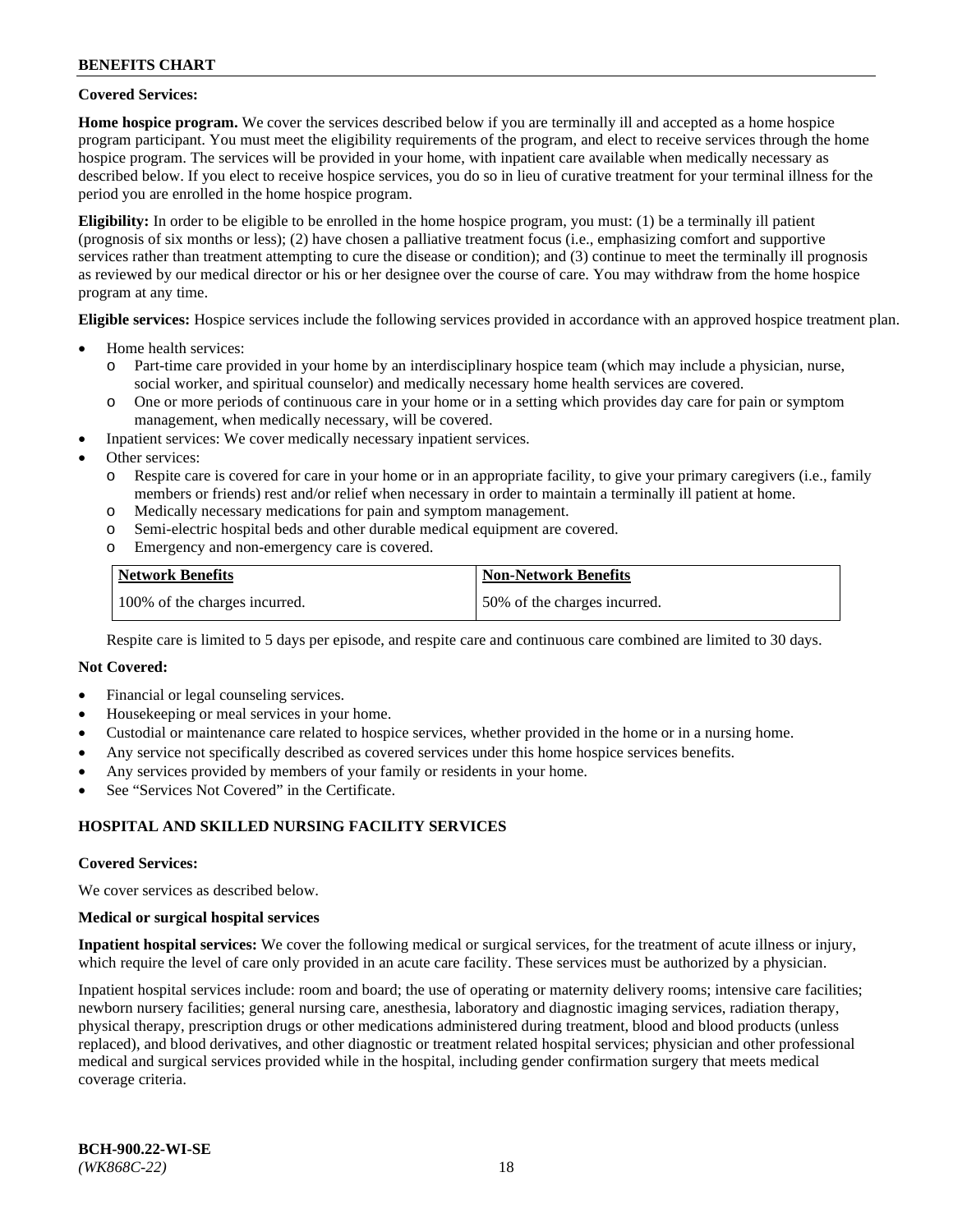We cover, following a vaginal delivery, a minimum of 48 hours of inpatient care for the mother and newborn child. We cover, following a caesarean section delivery, a minimum of 96 hours of inpatient care for the mother and newborn child.

Group health plans and health insurance issuers generally may not, under Federal law, restrict benefits for any hospital length of stay in connection with childbirth for the mother of newborn child to less than 48 hours following a vaginal delivery, or less than 96 hours following a caesarean section. However, Federal law generally does not prohibit the mother's or newborn's attending provider, after consulting with the mother, from discharging the mother or her newborn earlier than 48 hours (or 96 hours as applicable). In any case plans and issuers may not, under Federal law, require that a provider obtain authorization from the plan or the insurance issuer for prescribing a length of stay not in excess of 48 hours (or 96 hours).

| <b>Network Benefits</b>       | <b>Non-Network Benefits</b>  |
|-------------------------------|------------------------------|
| 100% of the charges incurred. | 50% of the charges incurred. |

Each Insured's admission or confinement, including that of a newborn child, is separate and distinct from the admission or confinement of any other Insured.

**Outpatient hospital, ambulatory care or surgical facility services:** We cover the following medical and surgical services, for diagnosis or treatment of illness or injury on an outpatient basis. These services must be authorized by a physician.

Outpatient services include: use of operating rooms, maternity delivery rooms or other outpatient departments, rooms or facilities; and the following outpatient services: general nursing care, anesthesia, laboratory and diagnostic imaging services, radiation therapy, physical therapy, drugs administered during treatment, blood and blood products (unless replaced), and blood derivatives, and other diagnostic or treatment related outpatient services; physician and other professional medical and surgical services provided while an outpatient, including colonoscopies (starting at age 50, or under age 50 for people at high risk of colorectal cancer), and gender confirmation surgery that meets medical coverage criteria.

For Network Benefits, non-emergent, scheduled outpatient Magnetic Resonance Imaging (MRI) and Computed Tomography (CT) must be provided at a designated facility. Your physician or facility will obtain or verify prior authorization for these services, as needed.

To see the benefit level for diagnostic imaging services, laboratory services and physical therapy, see benefits under Diagnostic Imaging Services, Laboratory Services and Physical Therapy in this Benefits Chart.

| <b>Network Benefits</b>       | <b>Non-Network Benefits</b>  |
|-------------------------------|------------------------------|
| 100% of the charges incurred. | 50% of the charges incurred. |

# **Skilled nursing facility care:**

We cover room and board, daily skilled nursing and related ancillary services for post-acute treatment and rehabilitative care of illness or injury that meets medical coverage criteria. Rehabilitation services are limited to services where significant measurable progress is expected to occur within a reasonable period of time.

| Network Benefits                             | <b>Non-Network Benefits</b>                  |
|----------------------------------------------|----------------------------------------------|
| 100% of the charges incurred.                | 50% of the charges incurred.                 |
| Limited to a 30-day maximum per confinement. | Limited to a 30-day maximum per confinement. |

Each day of services provided under the Network Benefits and Non-Network Benefits, combined, applies toward the maximum shown above.

# **Not Covered:**

- Services for items for personal convenience, such as television rental, are not covered.
- See "Services Not Covered" in the Certificate.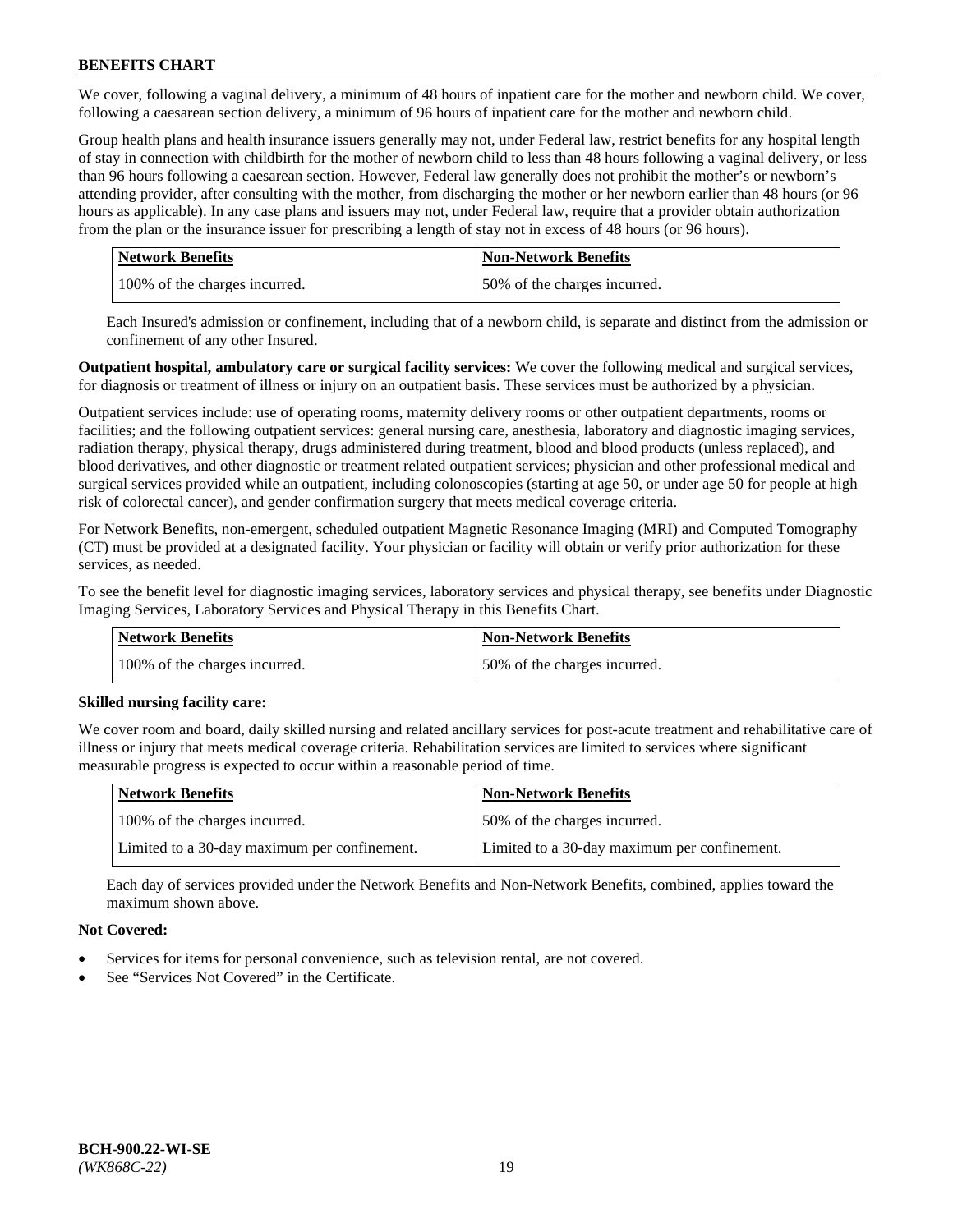# **INFERTILITY DIAGNOSIS**

# **Covered Services:**

We cover the diagnosis of infertility. These services include diagnostic procedures and tests provided in connection with an infertility evaluation, office visits and consultations to diagnose infertility.

| <b>Network Benefits</b>       | <b>Non-Network Benefits</b>  |
|-------------------------------|------------------------------|
| 100% of the charges incurred. | 50% of the charges incurred. |

Coverage is limited to office visits and consultations to diagnose infertility. Treatment is not covered.

# **Not Covered:**

- Infertility/fertility treatment, including, but not limited to, office visits, laboratory services, diagnostic imaging services and fertility drugs; reversal of sterilization; and sperm, ova or embryo acquisition, retrieval or storage; however, we cover office visits and consultations to diagnose infertility.
- Services related to the establishment of surrogate pregnancy and fees for a surrogate. However, pregnancy and maternity services are covered for an Insured under this Benefits Chart, including a surrogate pregnancy.
- See "Services Not Covered" in the Certificate.

# **LABORATORY SERVICES**

# **Covered Services:**

We cover laboratory tests when ordered by a provider and provided in a clinic or outpatient hospital facility. This includes blood tests to detect lead exposure in children between the ages of 6 months and 72 months.

To see the benefit level for inpatient hospital or skilled nursing facility services, see benefits under "Inpatient Hospital and Skilled Nursing Facility Services" in this Benefits Chart.

# **Prostate-specific antigen (PSA) testing**

| <b>Network Benefits</b>       | <b>Non-Network Benefits</b>  |
|-------------------------------|------------------------------|
| 100% of the charges incurred. | 50% of the charges incurred. |

# **All other laboratory services**

**Services for illness or injury**

| <b>Network Benefits</b>       | <b>Non-Network Benefits</b>  |
|-------------------------------|------------------------------|
| 100% of the charges incurred. | 50% of the charges incurred. |

# **Preventive services**

Laboratory services associated with preventive services are covered at the benefit level shown in the "Preventive Services" section of this Benefits Chart.

# **Not Covered:**

See "Services Not Covered" in the Certificate.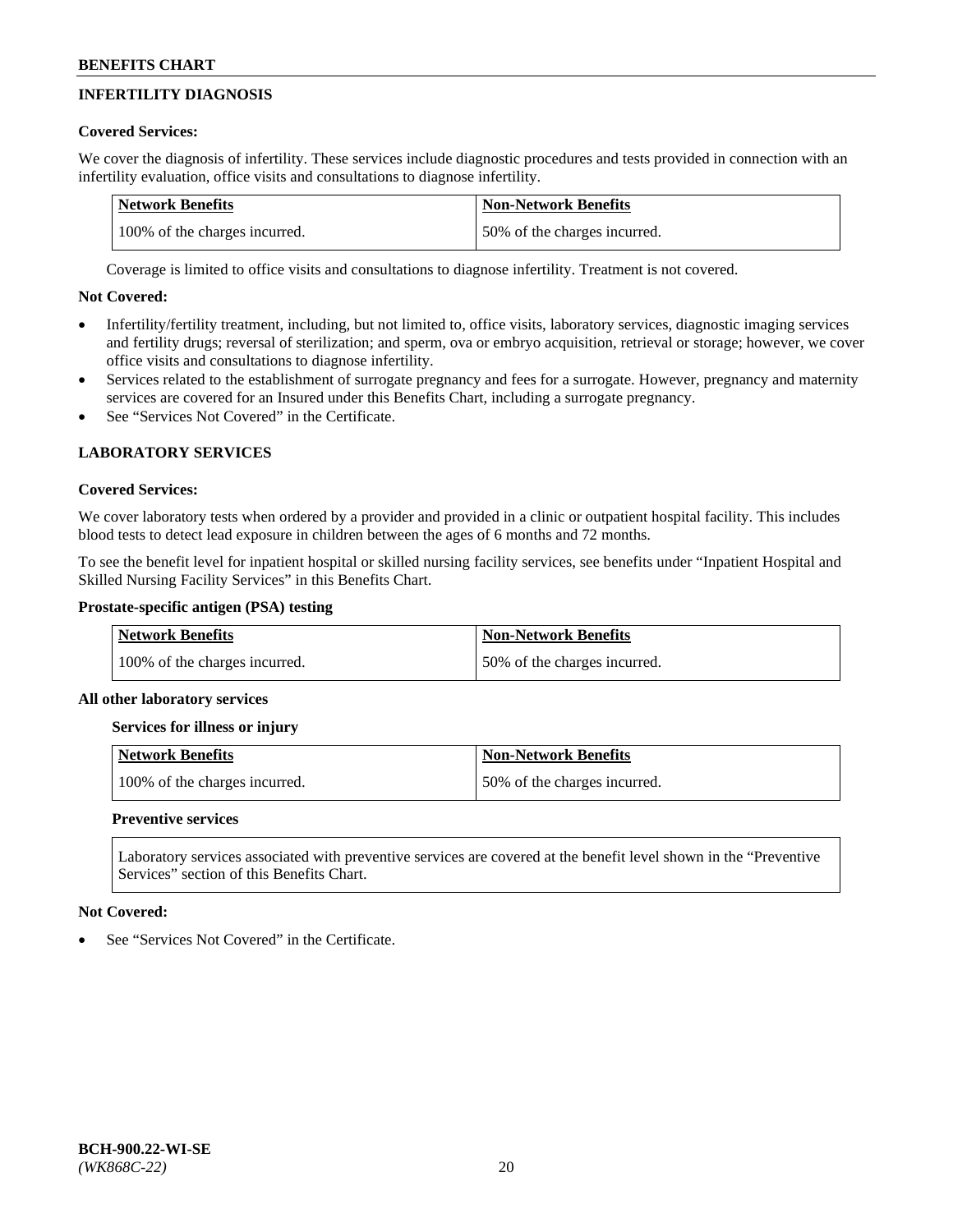# **MASTECTOMY RECONSTRUCTION BENEFIT**

# **Covered Services:**

We cover reconstruction of the breast on which the mastectomy has been performed; surgery and reconstruction of the other breast to produce symmetrical appearance, and prostheses and physical complications of all stages of mastectomy, including lymphedemas.

| <b>Network Benefits</b>                               | <b>Non-Network Benefits</b>                           |
|-------------------------------------------------------|-------------------------------------------------------|
| Coverage level is same as corresponding Network       | Coverage level is same as corresponding Non-Network   |
| Benefits, depending on type of service provided, such | Benefits, depending on type of service provided, such |
| as Office Visits for Illness or Injury, Inpatient or  | as Office Visits for Illness or Injury, Inpatient or  |
| <b>Outpatient Hospital Services.</b>                  | <b>Outpatient Hospital Services.</b>                  |

### **Not Covered:**

See "Services Not Covered" in the Certificate.

# **MEDICATION THERAPY DISEASE MANAGEMENT PROGRAM**

### **Covered Services:**

If you meet our criteria for coverage, you may qualify for our Medication Therapy Disease Management Program.

The program covers consultations with a designated Network pharmacist.

Covered services are based on established medical policies, which are subject to periodic review and modification by the medical directors. These medical policies (medical coverage criteria) are available by calling Member Services, or logging on to your "*my*HealthPartners" account at [healthpartners.com.](http://www.healthpartners.com/)

| Network Benefits                                            | <b>Non-Network Benefits</b> |
|-------------------------------------------------------------|-----------------------------|
| 100% of the charges incurred.<br>Deductible does not apply. | No coverage.                |

## **Not Covered:**

See "Services Not Covered" in the Certificate.

# **OFFICE VISITS FOR ILLNESS OR INJURY**

#### **Covered Services:**

We cover the following when medically necessary: professional medical and surgical services and related supplies, including biofeedback, of physicians and other health care providers; blood and blood products (unless replaced) and blood derivatives.

We cover diagnosis and treatment of illness or injury to the eyes. Where contact or eye glass lenses are prescribed as medically necessary for the post-operative treatment of cataracts or for the treatment of aphakia, acute or chronic corneal pathology, or keratoconus, we cover the initial evaluation, lenses and fitting. Insureds must pay for lens replacement beyond the initial pair.

Services received via video, E-visit or telephone are covered under the "Telehealth/Telemedicine Services" section.

#### **Office visits**

| <b>Network Benefits</b>       | <b>Non-Network Benefits</b>  |
|-------------------------------|------------------------------|
| 100% of the charges incurred. | 50% of the charges incurred. |

**Convenience clinics**

| <b>Network Benefits</b>       | <b>Non-Network Benefits</b>   |
|-------------------------------|-------------------------------|
| 100% of the charges incurred. | 150% of the charges incurred. |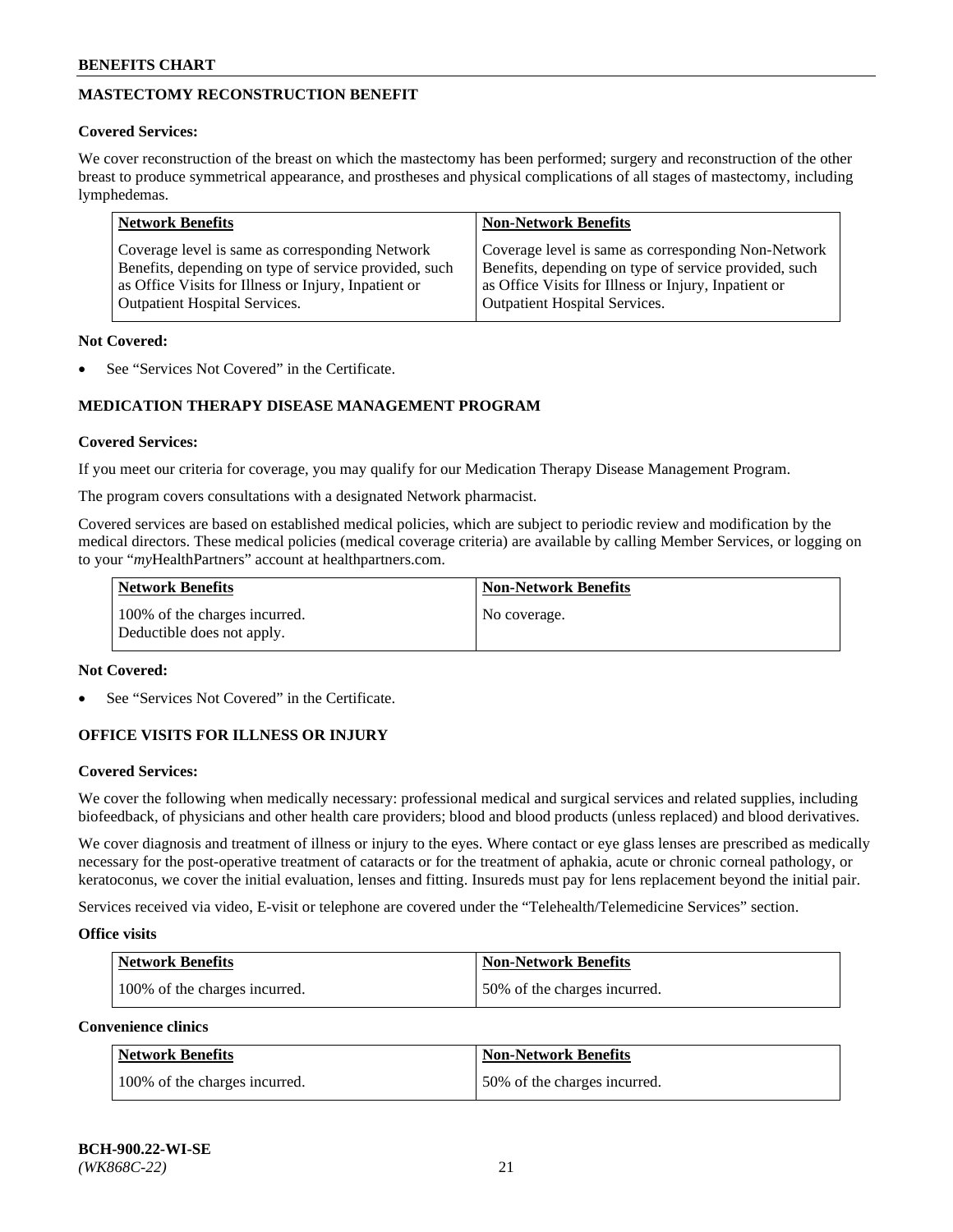## **Injections administered in a physician's office, other than immunizations**

#### **Allergy injections**

| Network Benefits              | Non-Network Benefits         |
|-------------------------------|------------------------------|
| 100% of the charges incurred. | 50% of the charges incurred. |

#### **All other injections**

| <b>Network Benefits</b>       | <b>Non-Network Benefits</b>  |
|-------------------------------|------------------------------|
| 100% of the charges incurred. | 50% of the charges incurred. |

## **Not Covered:**

- Court ordered treatment, except as described in this Benefits Chart. Any resulting court ordered treatment for mental health services will be subject to the Certificate's requirement for medical necessity.
- See "Services Not Covered" in the Certificate.

# **PEDIATRIC EYEWEAR**

# **Covered Services:**

We cover pediatric eyewear for children.

Routine eye exams are covered under the "Preventive Services" section.

| <b>Network Benefits</b>       | <b>Non-Network Benefits</b> |
|-------------------------------|-----------------------------|
| 100% of the charges incurred. | No coverage.                |

## **Limitations:**

- Coverage under this provision will continue until the end of the month in which the child turns age 19.
- Limited to one of the following per calendar year:
	- o one pair of eyeglasses including one set of prescription lenses, frames from our designated eyewear collection and anti-scratch coating; or
	- o one pair of non-disposable contact lenses; or
	- o a one-year supply of disposable contact lenses.
- Contact lens fittings are limited to two per calendar year.

# **Not Covered:**

- Frames that are not included in our designated eyewear collection. However, one pair of lenses will be covered if an Insured chooses frames outside our designated eyewear collection.
- More than one pair of lenses or frames or non-disposable contacts per calendar year, regardless of the reason. This includes replacement of eyeglasses or contact lenses due to loss, breakage, theft, or change in prescription.
- Safety glasses or goggles for sports or vocational reasons.
- Upgrades including, but not limited to, UV protection and no-line multifocal lenses.
- See "Services Not Covered" in the Certificate.

# **PHYSICAL THERAPY, OCCUPATIONAL THERAPY, SPEECH THERAPY AND OTHER SPECIFIED THERAPIES**

# **Covered Services:**

We cover the following physical therapy, occupational therapy and speech therapy services:

- Medically necessary rehabilitative care to correct the effects of illness or injury.
- Habilitative care rendered for congenital, developmental or medical conditions which have significantly limited the successful initiation of normal speech and normal motor development.

Massage therapy which is performed in conjunction with other treatment/modalities by a physical or occupational therapist is part of a prescribed treatment plan and is not billed separately is covered.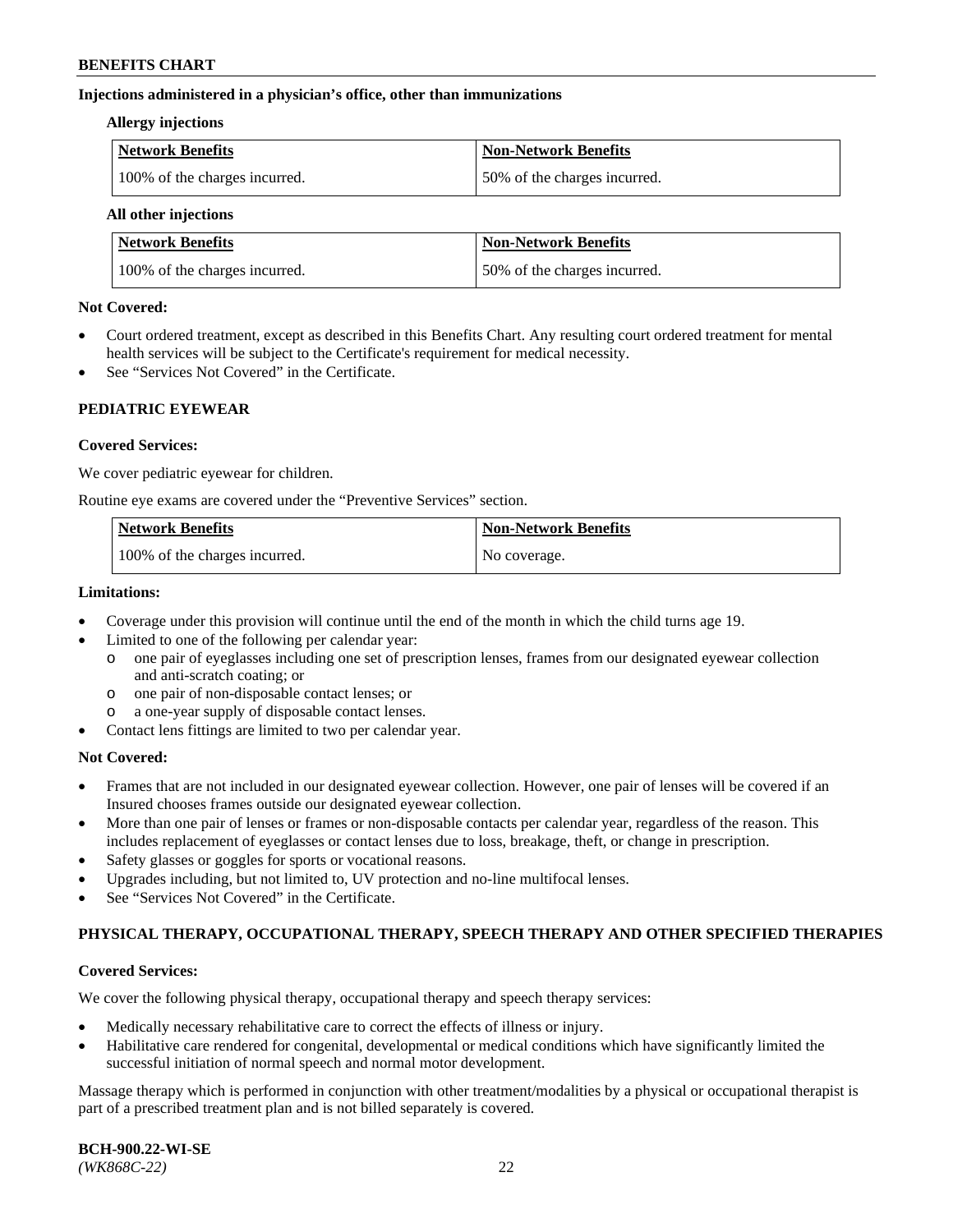We cover services provided in a clinic. To see the benefit level for inpatient hospital or skilled nursing facility services, see benefits under "Inpatient Hospital and Skilled Nursing Facility Services".

# **Rehabilitative care**

| <b>Network Benefits</b>                                                                       | <b>Non-Network Benefits</b>                                                                   |
|-----------------------------------------------------------------------------------------------|-----------------------------------------------------------------------------------------------|
| 100% of the charges incurred.                                                                 | 50% of the charges incurred.                                                                  |
| Physical, Occupational and Speech Therapy are<br>limited to 20 visits each per calendar year. | Physical, Occupational and Speech Therapy are<br>limited to 20 visits each per calendar year. |

### **In addition to the services provided above, we cover a minimum of:**

- 20 visits per calendar year for pulmonary rehabilitation.
- 36 visits per calendar year for cardiac rehabilitation.
- 30 visits per calendar year for post-cochlear implant aural therapy.
- 20 visits per calendar year for cognitive rehabilitation.

The maximum number of visits is combined for Network Benefits and Non-Network Benefits.

# **Habilitative services**

| <b>Network Benefits</b>                                                                       | <b>Non-Network Benefits</b>                                                                   |
|-----------------------------------------------------------------------------------------------|-----------------------------------------------------------------------------------------------|
| 100% of the charges incurred.                                                                 | 50% of the charges incurred.                                                                  |
| Physical, Occupational and Speech Therapy are<br>limited to 20 visits each per calendar year. | Physical, Occupational and Speech Therapy are<br>limited to 20 visits each per calendar year. |

The maximum number of visits is combined for Network Benefits and Non-Network Benefits.

# **Not Covered:**

- Massage therapy for the purpose of comfort or convenience of the Insured.
- See "Services Not Covered" in the Certificate.

# **PRE-DIABETES DISEASE MANAGEMENT PROGRAM**

# **Covered Services:**

If you meet criteria for coverage, you may qualify for the Pre-Diabetes Disease Management Program through Omada Health. The program covers group health coaching which focuses on weight loss, exercise, behavior modification and health education at select locations determined by the plan.

| <b>Network Benefits</b>                                     | <b>Non-Network Benefits</b> |
|-------------------------------------------------------------|-----------------------------|
| 100% of the charges incurred.<br>Deductible does not apply. | Not applicable.             |

# **Not Covered:**

See "Services Not Covered" in the Certificate.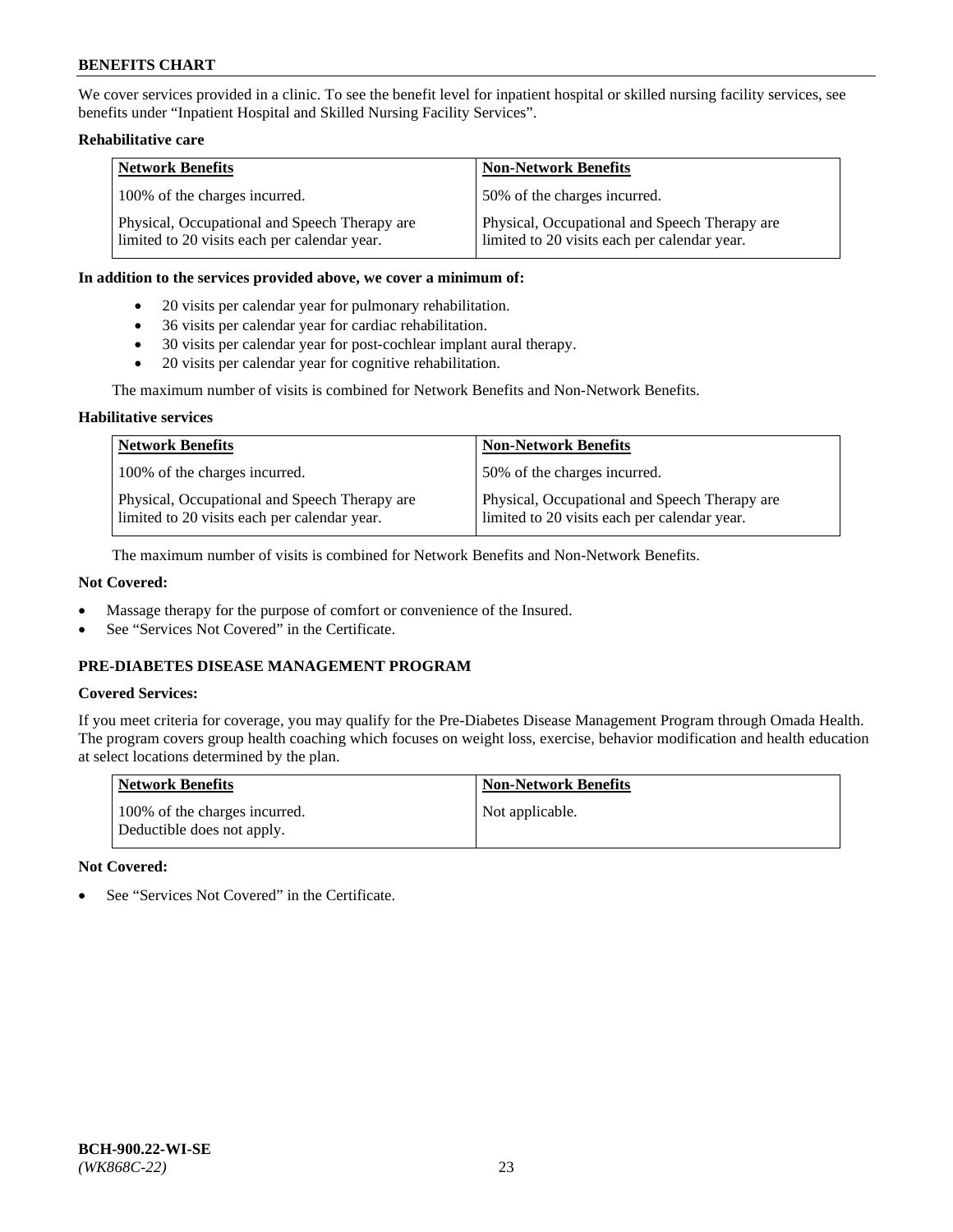# **PRESCRIPTION DRUG SERVICES**

## **Covered Services:**

We cover prescription drugs and medications that can be self-administered or are administered in a physician's office.

We will refill a prescription for eye drops covered under this Benefits Chart if the Insured requests a refill and the original prescription specified that additional quantities would be needed, providing the refill request does not exceed the quantities needed, and the following conditions are met:

- If the Insured requests a 30-day refill supply, the request must be made between 22 and 30 days of the later of (a) the original date that the prescription was distributed to the Insured or (b) the date that the most recent refill was distributed to the Insured; or
- If the Insured requests a 90-day refill supply, the request must be made between 67 and 90 days of the later of (a) the original date that the prescription was distributed to the Insured or (b) the date that the most recent refill was distributed to the Insured.

### **For Network Benefits, drugs and medications must be obtained at a Network pharmacy.**

### **If a copayment is required, you must pay one copayment for each 31-day supply, or portion thereof.**

# **Outpatient drugs (except as specified below)Drugs on the Preventive Drug List**

| <b>Network Benefits</b>                                                                                                                   | <b>Non-Network Benefits</b>  |
|-------------------------------------------------------------------------------------------------------------------------------------------|------------------------------|
| Generic formulary drugs on the Preventive Drug List<br>are covered at 100% of the charges incurred.                                       | 50% of the charges incurred. |
| Brand name formulary drugs on the Preventive Drug<br>List are covered at 100% of the charges incurred,<br>subject to a copayment of \$60. |                              |
| In no event will your cost for a formulary insulin drug<br>exceed \$25.                                                                   |                              |
| Deductible does not apply.                                                                                                                |                              |

# **All other drugs**

| <b>Network Benefits</b>                                                                       | <b>Non-Network Benefits</b>  |
|-----------------------------------------------------------------------------------------------|------------------------------|
| All other formulary drugs are covered at 100% of the<br>charges incurred. Deductible applies. | 50% of the charges incurred. |
| Non-formulary drugs are covered at 80% of the charges<br>incurred. Deductible applies.        |                              |

**Oral chemotherapy drugs** are included on the specialty drug list. However, you pay the applicable outpatient drug benefit. As required by Wisconsin law, you will not pay higher cost sharing (deductible, copayment or coinsurance) for orally administered chemotherapy drugs than you pay for injected or intravenously administered chemotherapy drugs.

#### **Mail order drugs**

| <b>Network Benefits</b>                                                                                                                                                                                                                                 | <b>Non-Network Benefits</b>                                                                                                |
|---------------------------------------------------------------------------------------------------------------------------------------------------------------------------------------------------------------------------------------------------------|----------------------------------------------------------------------------------------------------------------------------|
| For your convenience, you may also get up to a<br>93-day supply of outpatient prescription drugs that<br>can be self-administered through the designated mail<br>order service.<br>Specialty drugs are not available through the mail<br>order service. | Mail order drugs are only available through the<br>designated mail order service.<br>See Network Mail Order Drugs Benefit. |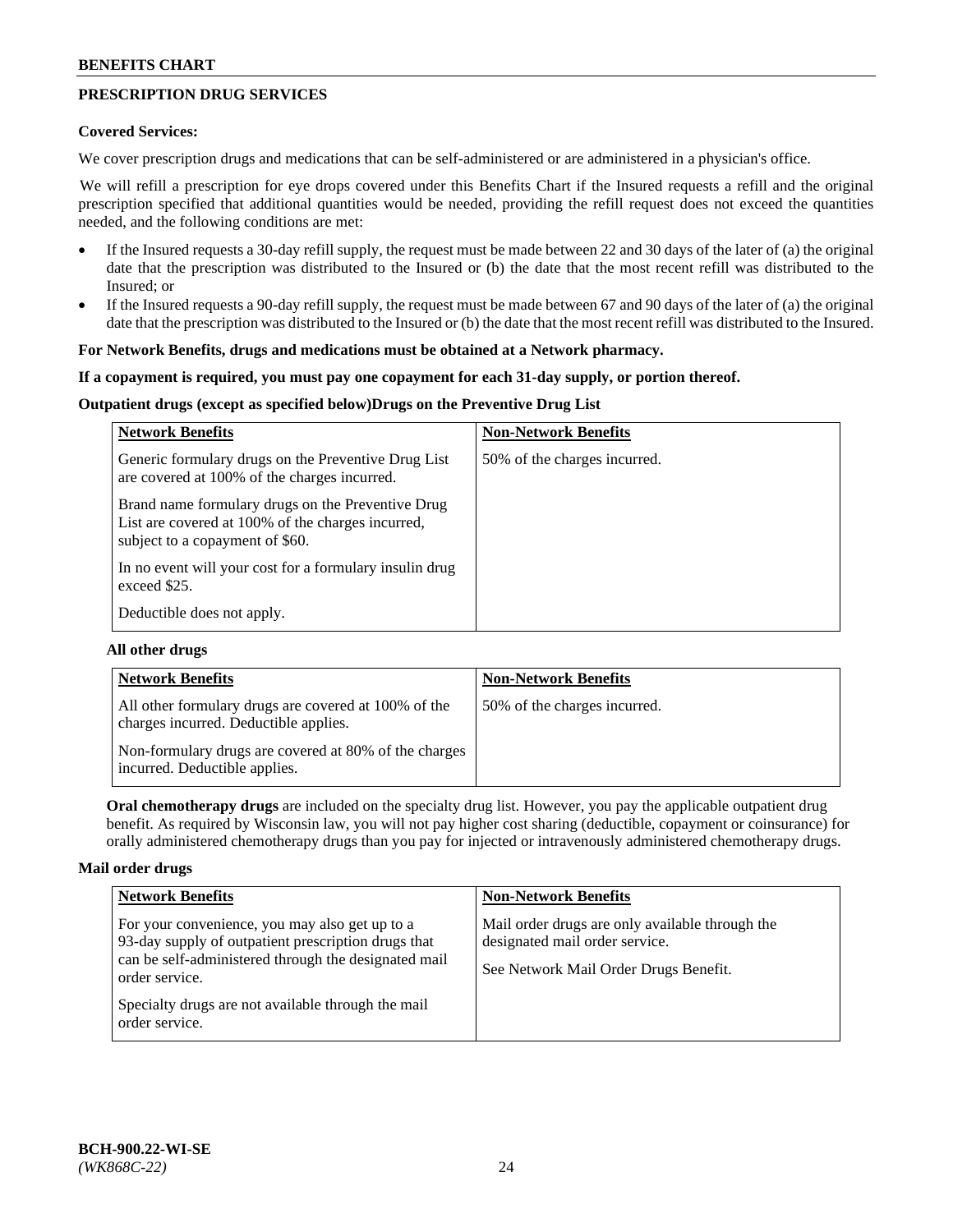# **Specialty drugs that are self-administered**

| <b>Network Benefits</b>                                                                                              | <b>Non-Network Benefits</b> |
|----------------------------------------------------------------------------------------------------------------------|-----------------------------|
| 100% of the charges incurred.                                                                                        | No coverage.                |
| Specialty drugs are limited to drugs on the<br>specialty drug list and must be obtained from a<br>designated vendor. |                             |

**Oral chemotherapy drugs** are included on the specialty drug list. However, you pay the applicable outpatient drug benefit. As required by Wisconsin law, you will not pay higher cost sharing (deductible, copayment or coinsurance) for orally administered chemotherapy drugs than you pay for injected or intravenously administered chemotherapy drugs.

### **Tobacco cessation drugs. All FDA approved tobacco cessation drugs are covered.**

| Network Benefits                                            | <b>Non-Network Benefits</b>   |
|-------------------------------------------------------------|-------------------------------|
| 100% of the charges incurred.<br>Deductible does not apply. | 150% of the charges incurred. |

# **Contraceptive drugs**

| <b>Network Benefits</b>                                                                                                                                         | <b>Non-Network Benefits</b>  |
|-----------------------------------------------------------------------------------------------------------------------------------------------------------------|------------------------------|
| 100% of the charges incurred for formulary drugs.<br>Deductible does not apply.                                                                                 | 50% of the charges incurred. |
| If a physician requests that a non-formulary<br>contraceptive drug be dispensed as written, the drug<br>will be covered at 100%, not subject to the deductible. |                              |

**ACA preventive medications.** We cover preventive medications currently recommended by USPSTF with an A or B rating if they are prescribed by your medical provider and they are listed on our Commercial ACA Preventive Drug List. Preventive medications are subject to periodic review and modification. Changes would be effective in accordance with the federal rules and reflected in our current medical coverage criteria for preventive care services.

| <b>Network Benefits</b>                                     | <b>Non-Network Benefits</b>  |
|-------------------------------------------------------------|------------------------------|
| 100% of the charges incurred.<br>Deductible does not apply. | 50% of the charges incurred. |

# **Limitations:**

- Certain drugs may require prior authorization as indicated on the formulary. HealthPartners may require prior authorization for the drug and also the site where the drug will be provided. Certain drugs are subject to our utilization review process and quantity limits.
- Certain non-formulary drugs require prior authorization. In addition, certain drugs may be subject to any quantity limits applied as part of our trial program. The trial drug program applies to new prescriptions for certain drugs which have high toxicity, low tolerance, high costs and/or high potential for waste. Trial drugs are indicated on the formulary and/or the specialty drug list. Your first fill of a trial drug may be limited to less than a month supply. If the drug is well tolerated and effective, you will receive the remainder of your first month supply.
- If an Insured requests a brand name drug when there is a generic equivalent, the brand name drug will be covered up to the charge that would apply to the generic drug, minus any required copayment. If a physician request that a brand name drug be dispensed as written, the drug will be paid at the non-formulary benefit.
- We may require insureds to try over-the-counter (OTC) drug alternatives before approving more costly formulary prescription drugs.
- Unless otherwise specified in the "Prescription Drug Services" section, you may receive up to a 31-day supply per prescription.
- A 93-day supply will be covered and dispensed only at pharmacies that participate in our extended day supply program.
- New prescriptions to treat certain chronic conditions are limited to a 31-day supply.
- No more than a 31-day supply of specialty drugs will be covered and dispensed at a time, unless it is a manufacturer supplied drug that cannot be split that supplies the insured with more than a 31-day supply.

**BCH-900.22-WI-SE**  *(WK868C-22)* 25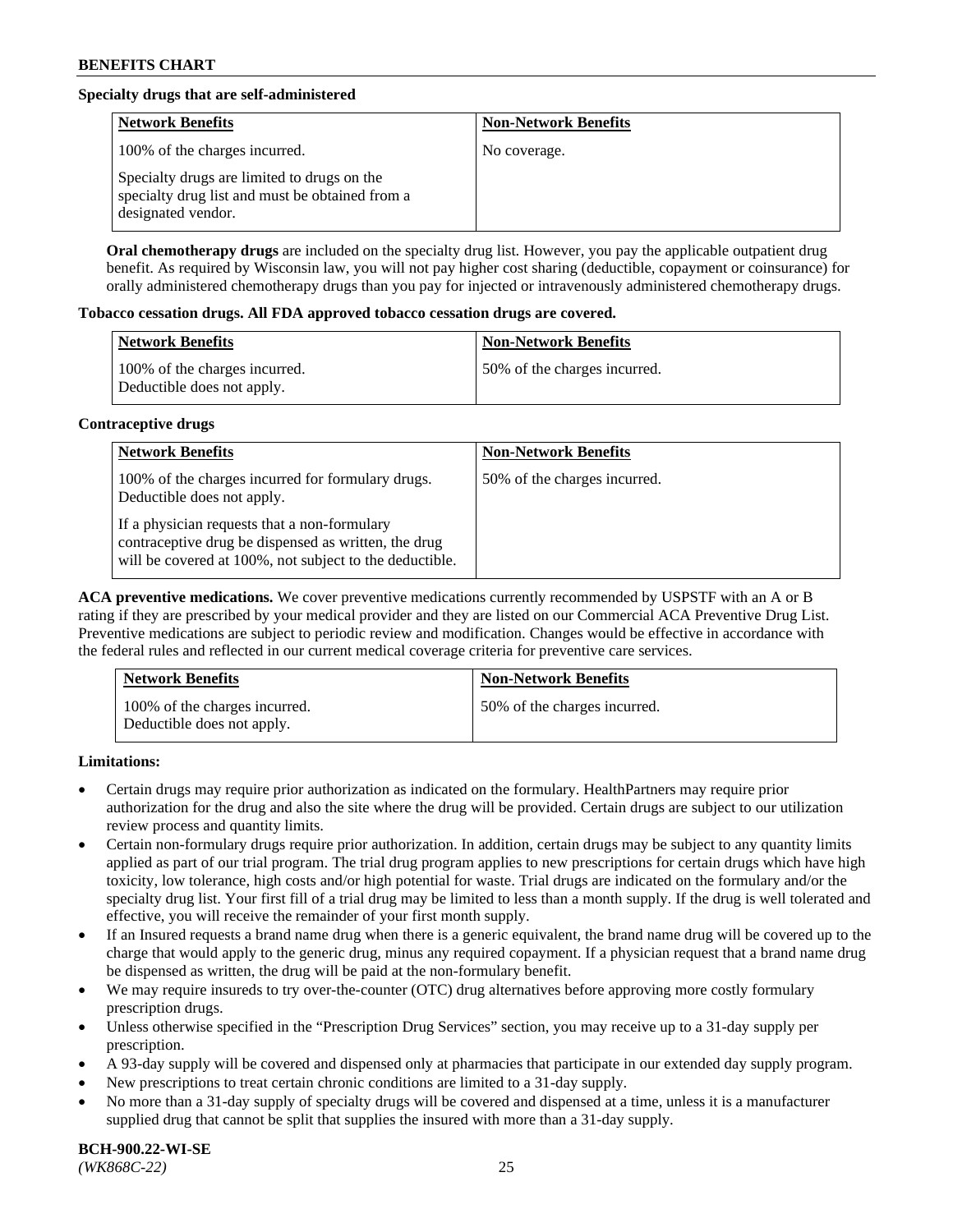**Not Covered:**Replacement of prescription drugs, medications, equipment and supplies due to loss, damage or theft.

- Nonprescription (over-the-counter) drugs or medications, including, but not limited to, vitamins, supplements, homeopathic remedies, and non-FDA approved drugs, unless listed on the formulary and prescribed by a physician or legally authorized health care provider under applicable state and federal law. This exclusion does not include over-thecounter contraceptives for women as allowed under the Affordable Care Act when the Insured obtains a prescription for the item. In addition, if the Insured obtains a prescription, this exclusion does not include aspirin to prevent cardiovascular disease for men and women of certain ages; folic acid supplements for women who may become pregnant; fluoride chemoprevention supplements for children without fluoride in their water source; and iron supplements for children ages 6-12 months who are at risk for anemia.
- All drugs for the treatment of sexual dysfunction.
- All drugs for the treatment of growth deficiency.
- Fertility drugs.
- Medical cannabis.
- Drugs on the Excluded Drug List. The Excluded Drug List includes select drugs within a therapy class that are not eligible for coverage. This includes drugs that may be excluded for certain indications. The Excluded Drug List is available at [healthpartners.com.](http://www.healthpartners.com/)
- Drugs that are newly approved by the FDA until they are reviewed and approved by HealthPartners Pharmacy and Therapeutics Committee.
- Medical devices approved by the FDA will not be covered under the "Prescription Drug Services" section unless they are on our formulary. Covered medical devices are generally submitted and reimbursed under your medical benefits.
- See "Services Not Covered" in the Certificate.

# **PREVENTIVE SERVICES**

### **Applicable Definitions:**

**Routine Preventive Services** are routine health care services that include screenings, check-ups and counseling to prevent illness, disease or other health problems before symptoms occur.

**Diagnostic Services** are services to help a provider understand your symptoms, diagnose illness and decide what treatment may be needed. They may be the same services that are listed as preventive services, but they are being used as diagnostic services. Your provider will determine if these services are preventive or diagnostic. These services are not preventive if received as part of a visit to diagnose, manage or maintain an acute or chronic medical condition, illness or injury. When that occurs, unless otherwise indicated below, standard deductibles, copayments or coinsurance apply.

# **Covered Services:**

We cover preventive services that meet any of the requirements under the Affordable Care Act (ACA) shown in the bulleted items below. These preventive services are covered at 100% under the Network Benefits with no deductible, copayments or coinsurance. (If a preventive service is not required by the ACA and it is covered at a lower benefit level, it will be specified below.) Preventive benefits mandated under the ACA are subject to periodic review and modification. Changes would be effective in accordance with the federal rules. Preventive services mandated by the ACA include:

- Evidence-based items or services that have in effect a rating of A or B in the current recommendations of the United States Preventive Services Task Force with respect to the individual;
- Immunizations for routine use in children, adolescents, and adults that have in effect a recommendation from the Advisory Committee on Immunization Practices of the Centers for Disease Control and Prevention with respect to the individual;
- With respect to infants, children, and adolescents, evidence-informed preventive care and screenings provided for in comprehensive guidelines supported by the Health Resources and Services Administration; and
- With respect to women, preventive care and screenings provided for in comprehensive guidelines supported by the Health Resources and Services Administration.

Covered services are based on established medical policies, which are subject to periodic review and modification by the medical or dental directors. These medical policies (medical coverage criteria) are available by calling Member Services, or logging on to your "*my*HealthPartners" account at [healthpartners.com.](https://www.healthpartners.com/hp/index.html)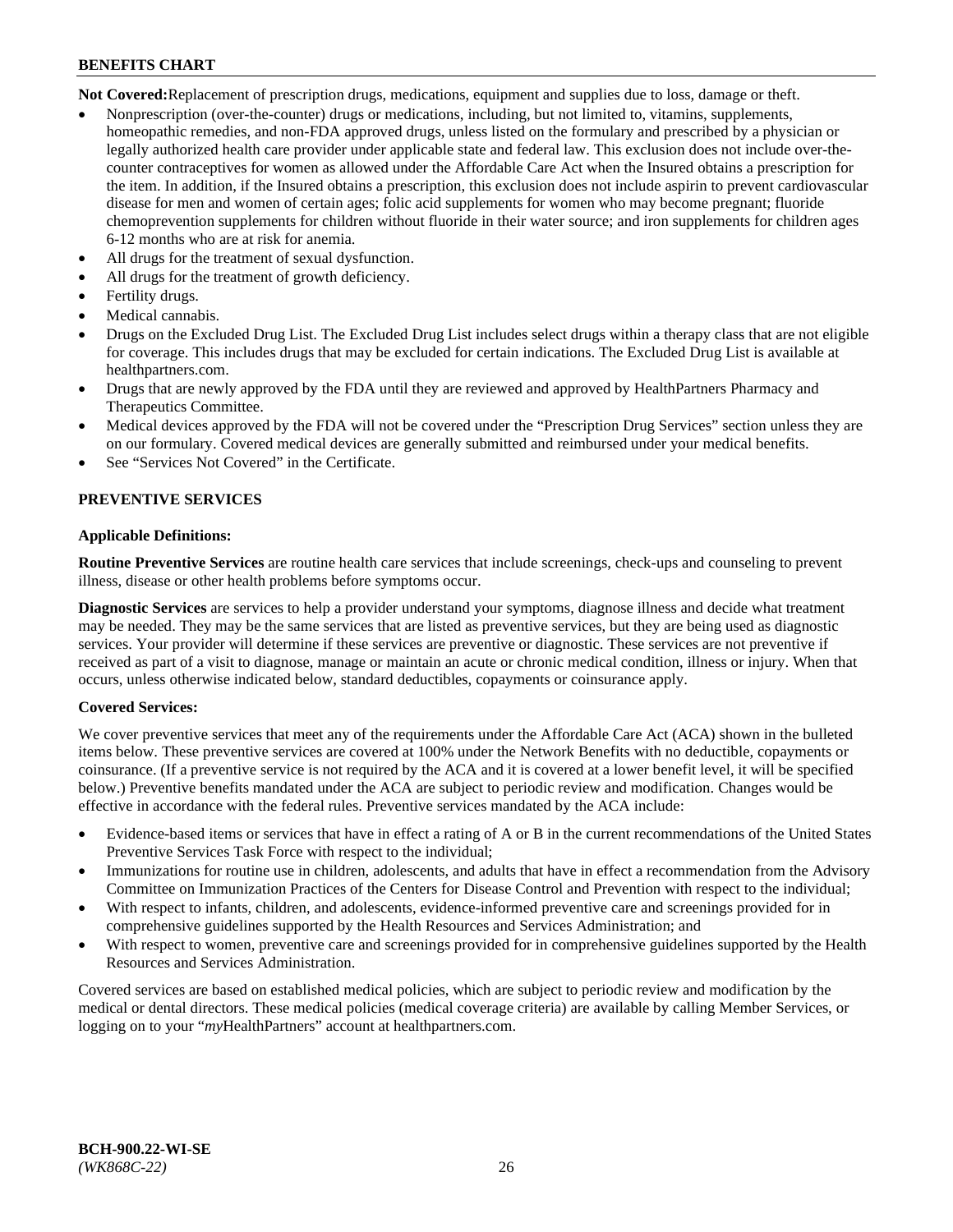# **ACA and state mandated preventive services are covered as follows:**

**Routine health exams and periodic health assessments.** A physician or health care provider will counsel you as to how often health assessments are needed based on age, sex and health status. This includes screening and counseling for tobacco cessation and all FDA approved tobacco cessation medications including over-the-counter drugs (as shown in the Prescription Drug Services section).

| <b>Network Benefits</b>                                     | <b>Non-Network Benefits</b>   |
|-------------------------------------------------------------|-------------------------------|
| 100% of the charges incurred.<br>Deductible does not apply. | 150% of the charges incurred. |

**Child health supervision services.** This includes pediatric preventive services such as newborn screenings, appropriate immunizations, developmental assessments and laboratory services appropriate to the age of the child from birth to 72 months and appropriate immunizations to age 18.

| <b>Network Benefits</b>                                     | <b>Non-Network Benefits</b>  |
|-------------------------------------------------------------|------------------------------|
| 100% of the charges incurred.<br>Deductible does not apply. | 50% of the charges incurred. |

### **Routine prenatal care and exams**

| <b>Network Benefits</b>                                     | <b>Non-Network Benefits</b>  |
|-------------------------------------------------------------|------------------------------|
| 100% of the charges incurred.<br>Deductible does not apply. | 50% of the charges incurred. |

**Routine postnatal care.** This includes health exams, assessments, education and counseling relating to the period immediately after childbirth.

| <b>Network Benefits</b>                                     | <b>Non-Network Benefits</b>  |
|-------------------------------------------------------------|------------------------------|
| 100% of the charges incurred.<br>Deductible does not apply. | 50% of the charges incurred. |

**Routine screening procedures for cancer.** This includes colorectal screening and other cancer screenings recommended by the USPSTF with an A or B rating. Women's preventive health services below describe additional routine screening procedures for cancer.

| <b>Network Benefits</b>                                     | <b>Non-Network Benefits</b>   |
|-------------------------------------------------------------|-------------------------------|
| 100% of the charges incurred.<br>Deductible does not apply. | 150% of the charges incurred. |

**Professional voluntary family planning services.** This includes services to prevent or delay a pregnancy, including counseling and education. Services must be provided by a licensed provider.

| <b>Network Benefits</b>                                     | <b>Non-Network Benefits</b>  |
|-------------------------------------------------------------|------------------------------|
| 100% of the charges incurred.<br>Deductible does not apply. | 50% of the charges incurred. |

# **Adult immunizations**

| Network Benefits                                            | <b>Non-Network Benefits</b>  |
|-------------------------------------------------------------|------------------------------|
| 100% of the charges incurred.<br>Deductible does not apply. | 50% of the charges incurred. |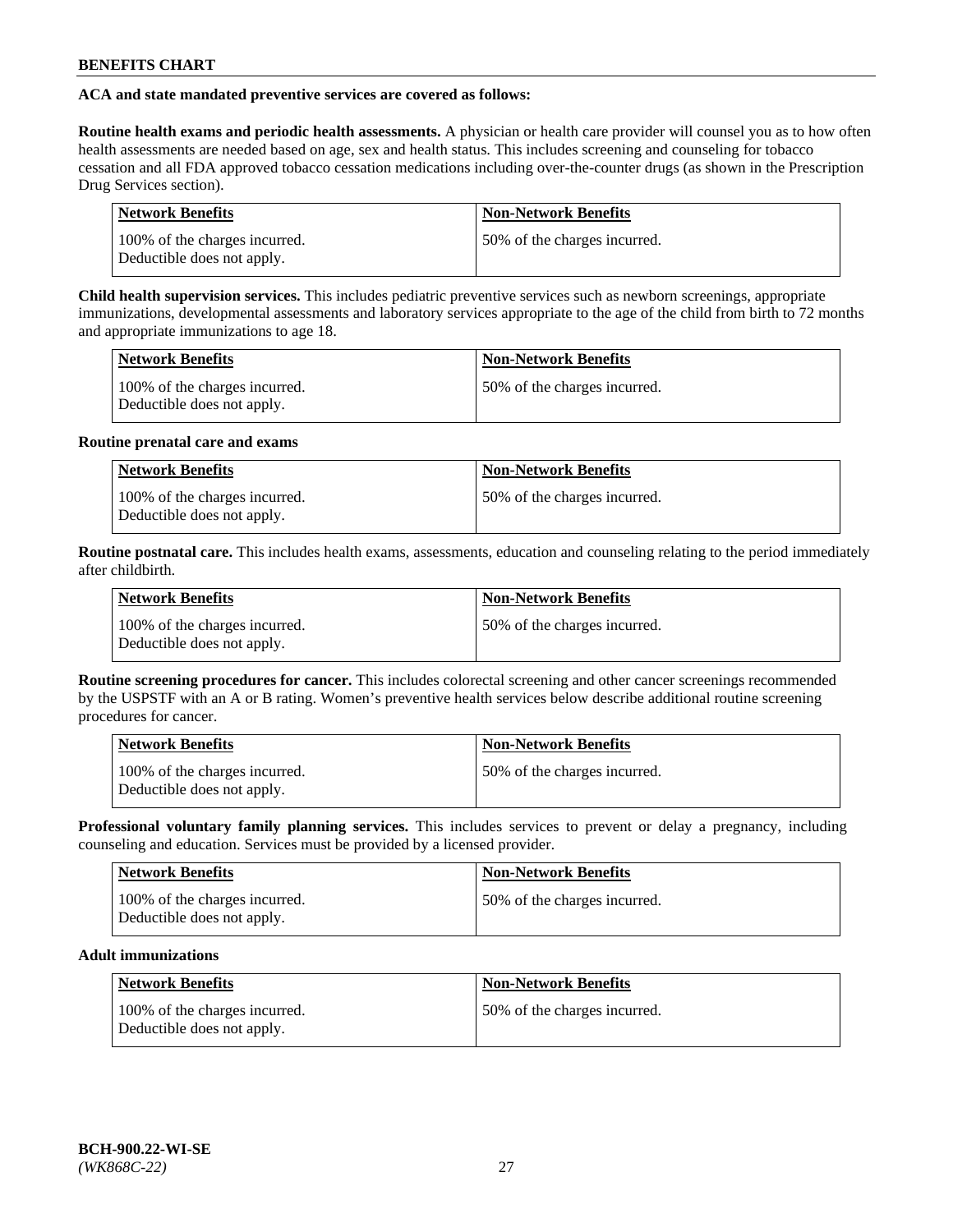**Women's preventive health services.** This includes mammograms, screenings for cervical cancer (pap smears), breast pumps, human papillomavirus (HPV) testing, counseling for sexually transmitted infections, counseling and screening for human immunodeficiency virus (HIV), and all FDA approved contraceptive methods as prescribed by a doctor, sterilization procedures, education and counseling (see the Prescription Drug Services section for coverage of oral contraceptive drugs). We also provide genetic screening for BRCA if someone in your family has the gene or you have a diagnosis of cancer.

The U.S. Preventive Services Task Force (USPSTF) recommends screening mammography, with or without clinical breast examination (CBE), every 1-2 years for women aged 40 and older. For women age 50 and older, we cover an annual mammogram.

| <b>Network Benefits</b>                                     | <b>Non-Network Benefits</b>  |
|-------------------------------------------------------------|------------------------------|
| 100% of the charges incurred.<br>Deductible does not apply. | 50% of the charges incurred. |

**Obesity screening and management.** We cover obesity screening and counseling for all ages during a routine preventive care exam. If you are age 18 or older and have a body mass index of 30 or more, we also cover intensive obesity management to help you lose weight. Your primary care doctor can coordinate these services.

| Network Benefits                                            | <b>Non-Network Benefits</b>  |
|-------------------------------------------------------------|------------------------------|
| 100% of the charges incurred.<br>Deductible does not apply. | 50% of the charges incurred. |

**In addition to any ACA or state mandated preventive services referenced above, we cover the following eligible services:**

### **Routine eye and hearing exams**

| <b>Network Benefits</b>                                     | <b>Non-Network Benefits</b>  |
|-------------------------------------------------------------|------------------------------|
| 100% of the charges incurred.<br>Deductible does not apply. | 50% of the charges incurred. |

**Ovarian cancer surveillance test for women who are at risk.** "At risk for ovarian cancer" means (1) having a family history that includes any of the following: one or more first-degree or second-degree relatives with ovarian cancer, clusters of female relatives with breast cancer or nonpolyposis colorectal cancer; or (2) testing positive for BRCA1 or BRCA2 mutations. "Surveillance test for ovarian cancer" means annual screening using CA-125 serum tumor marker testing, transvaginal ultrasound, pelvic examination or other proven ovarian screening tests currently being evaluated by the federal Food and Drug Administration or by the National Cancer Institute.

| <b>Network Benefits</b>                               | <b>Non-Network Benefits</b>                           |
|-------------------------------------------------------|-------------------------------------------------------|
| Coverage level is same as corresponding Network       | Coverage level is same as corresponding Non-Network   |
| Benefits, depending on type of service provided, such | Benefits, depending on type of service provided, such |
| as Diagnostic Imaging Services, Laboratory Services   | as Diagnostic Imaging Services, Laboratory Services   |
| or Office Visits for Illness or Injury, or Preventive | or Office Visits for Illness or Injury, or Preventive |
| Services.                                             | Services.                                             |

**Peak flow meters for Insureds diagnosed with asthma.** Must be prescribed by a licensed provider.

| <b>Network Benefits</b>                                     | <b>Non-Network Benefits</b>  |
|-------------------------------------------------------------|------------------------------|
| 100% of the charges incurred.<br>Deductible does not apply. | 50% of the charges incurred. |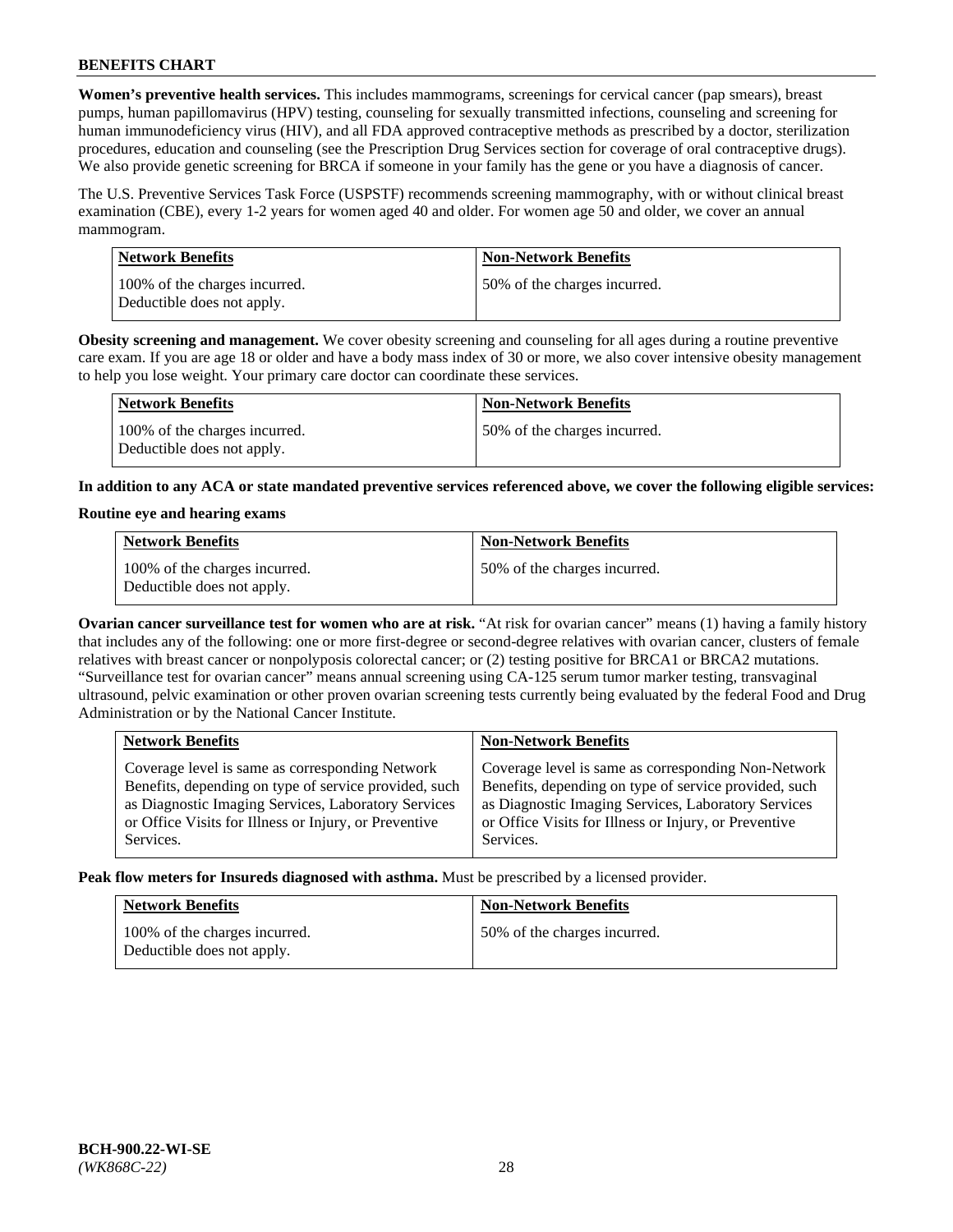**Glucose meters prescribed by a licensed provider** (other than continuous glucose monitoring systems which are covered under the "Diabetic Equipment and Supplies" section in this Benefits Chart)

| <b>Network Benefits</b>                                                                        | <b>Non-Network Benefits</b>  |
|------------------------------------------------------------------------------------------------|------------------------------|
| 100% of the charges incurred.<br>Deductible does not apply.                                    | 50% of the charges incurred. |
| Glucose meters are limited to meters on the formulary<br>and must be obtained from a pharmacy. |                              |

## **Retinopathy screening for Insureds diagnosed with diabetes**

| <b>Network Benefits</b>                                     | <b>Non-Network Benefits</b>  |
|-------------------------------------------------------------|------------------------------|
| 100% of the charges incurred.<br>Deductible does not apply. | 50% of the charges incurred. |

### **Hemoglobin A1C testing for Insureds diagnosed with diabetes**

| <b>Network Benefits</b>                                     | <b>Non-Network Benefits</b>  |
|-------------------------------------------------------------|------------------------------|
| 100% of the charges incurred.<br>Deductible does not apply. | 50% of the charges incurred. |

### **International normalized ratio (INR) testing for Insureds diagnosed with liver disease and/or bleeding disorders**

| <b>Network Benefits</b>                                     | <b>Non-Network Benefits</b>  |
|-------------------------------------------------------------|------------------------------|
| 100% of the charges incurred.<br>Deductible does not apply. | 50% of the charges incurred. |

### **Low-density lipoprotein (LDL) testing for Insureds diagnosed with heart disease**

| <b>Network Benefits</b>                                     | <b>Non-Network Benefits</b>  |
|-------------------------------------------------------------|------------------------------|
| 100% of the charges incurred.<br>Deductible does not apply. | 50% of the charges incurred. |

**Limitations:**Services are not preventive if received as part of a visit to diagnose, manage or maintain an acute or chronic medical condition, illness or injury. When that occurs, unless otherwise indicated above, standard deductibles, copayments or coinsurance apply.

#### **Not Covered:**

See "Services Not Covered" in the Certificate.

# **TELEHEALTH/TELEMEDICINE SERVICES**

#### **Definitions:**

**Telehealth, Telemedicine, or Virtual Care.** This is a means of communication between a health care professional and a patient. This includes the use of secure electronic information, imaging, and communication technologies, including:

- interactive audio or audio-video
- interactive audio with store-and-forward technology
- chat-based and email-based systems
- physician-to-physician consultation
- patient education
- data transmission
- data interpretation
- digital diagnostics (algorithm-enabled diagnostic support)
- digital therapeutics (the use of personal health devices and sensors, either alone or in combination with conventional drug therapies, for disease prevention and management)

**BCH-900.22-WI-SE**  *(WK868C-22)* 29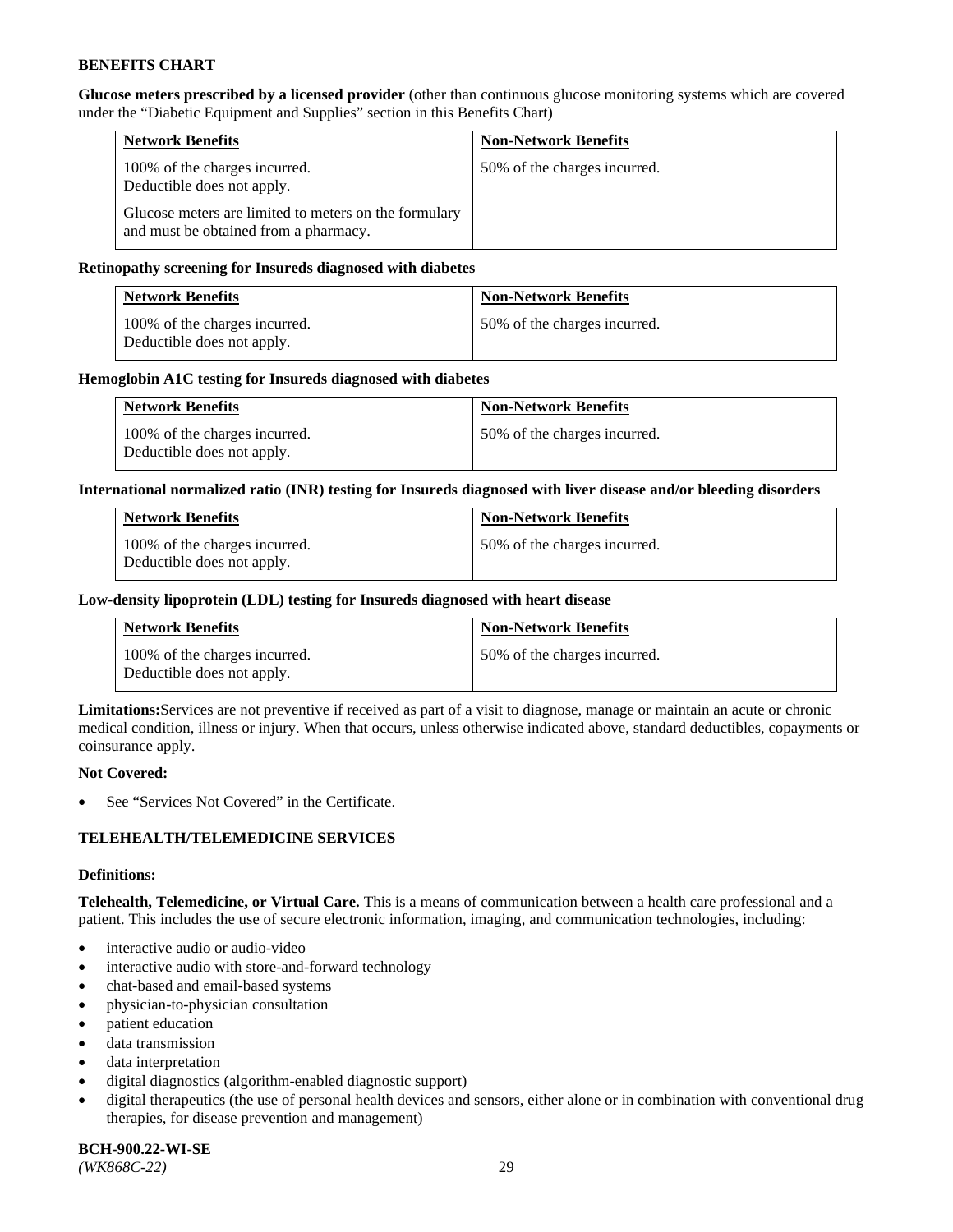Services can be delivered:

Synchronously: the patient and health care professional are engaging with one another at the same time; or Asynchronously: the patient and health care professional engage with each other at different points in time.

**Telephone Visits.** Live, synchronous, interactive encounters over the telephone between a patient and a healthcare provider.

**E-visit or chat-based visits.** Asynchronous online or mobile app encounters to discuss a patient's personal health information, vital signs, and other physiologic data or diagnostic images. The healthcare provider reviews and delivers a consultation, diagnosis, prescription or treatment plan after reviewing the patient's visit information.

**Virtuwell®.** This is an online service for you to receive a diagnosis and treatment for certain conditions, such as a cold, flu, ear pain and sinus infections. You may access the Virtuwell website at [virtuwell.com.](https://www.virtuwell.com/)

**Video Visits.** Live, synchronous, interactive encounters using secure web-based video between a patient and a healthcare provider.

#### **Covered Services:**

The Plan covers the following methods of receiving care for services that would be eligible under the Plan if the service were provided in person.

#### **Scheduled telephone visits**

| Network Benefits              | <b>Non-Network Benefits</b>  |
|-------------------------------|------------------------------|
| 100% of the charges incurred. | 50% of the charges incurred. |

### **E-visits**

## **Access to online care through Virtuwell at [virtuwell.com](https://www.virtuwell.com/)**

| Network Benefits              | <b>Non-Network Benefits</b> |
|-------------------------------|-----------------------------|
| 100% of the charges incurred. | Not applicable.             |

#### **All other E-visits**

| <b>Network Benefits</b>       | <b>Non-Network Benefits</b>  |
|-------------------------------|------------------------------|
| 100% of the charges incurred. | 50% of the charges incurred. |

#### **Video visits**

| <b>Network Benefits</b>                                      | <b>Non-Network Benefits</b>                            |
|--------------------------------------------------------------|--------------------------------------------------------|
| Coverage level is same as corresponding Network              | Coverage level is same as corresponding Non-           |
| Benefits, depending on type of service provided, such as     | Network Benefits, depending on type of service         |
| Office Visits for Illness or Injury, Inpatient or Outpatient | provided, such as Office Visits for Illness or Injury, |
| <b>Hospital Services.</b>                                    | Inpatient or Outpatient Hospital Services.             |

#### **Not Covered:**

See "Services Not Covered" in the Certificate.

# **TRANSPLANT SERVICES**

# **Applicable Definitions:**

**Autologous.** This is when the source of cells is from the individual's own marrow or stem cells.

**Allogeneic.** This is when the source of cells is from a related or unrelated donor's marrow or stem cells.

**Allogeneic Bone Marrow Transplant.** This is when the bone marrow is harvested from the related or unrelated donor and stored. The patient undergoes treatment which includes tumor ablation with high-dose chemotherapy and/or radiation. The bone marrow is reinfused (transplanted).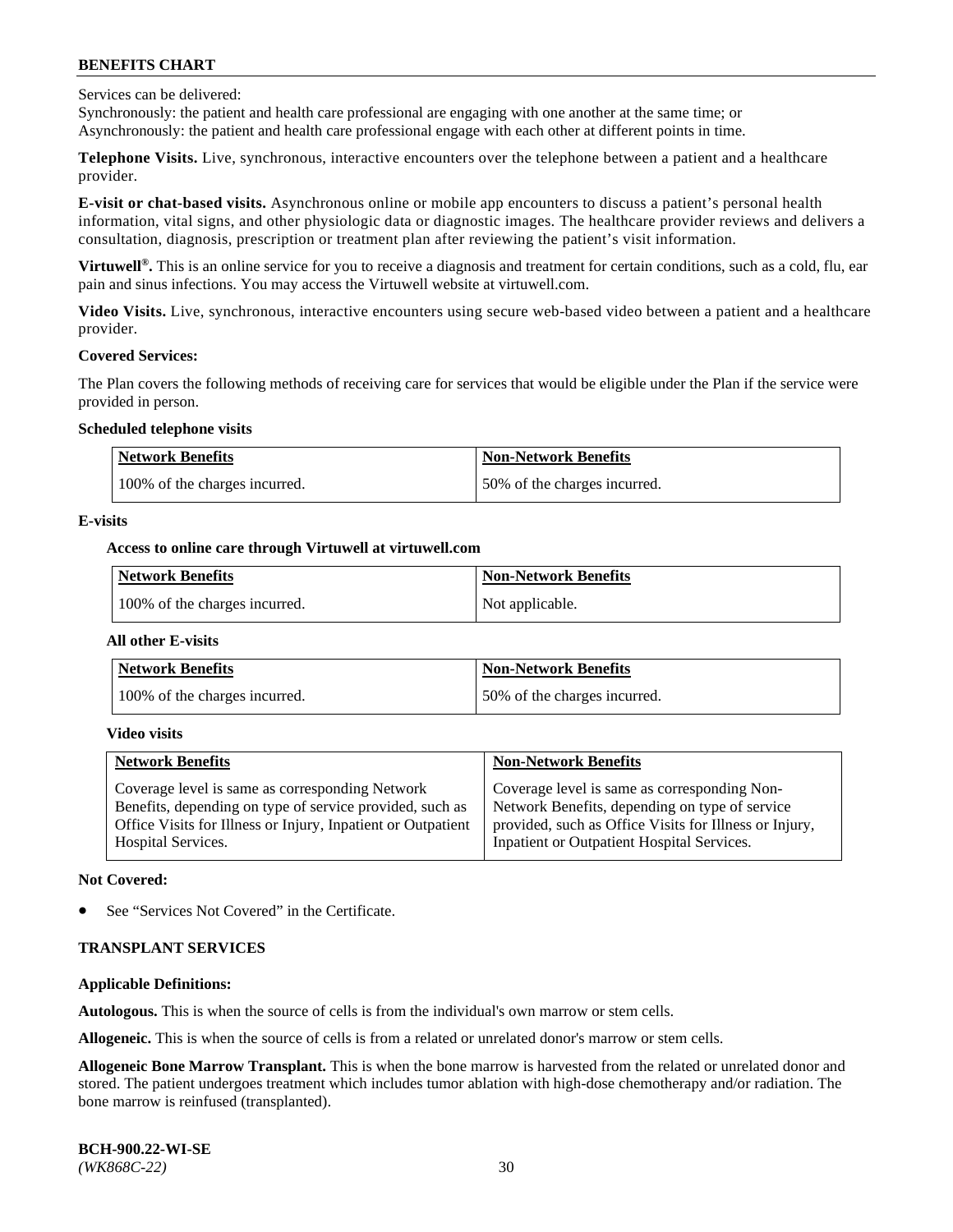**Autologous Bone Marrow Transplant.** This is when the bone marrow is harvested from the individual and stored. The patient undergoes treatment which includes tumor ablation with high-dose chemotherapy and/or radiation. The bone marrow is reinfused (transplanted).

**Autologous/Allogeneic Stem Cell Support.** This is a treatment process that includes stem cell harvest from either bone marrow or peripheral blood, tumor ablation with high-dose chemotherapy and/or radiation, stem cell reinfusion, and related care. Autologous/allogeneic bone marrow transplantation and high dose chemotherapy with peripheral stem cell rescue/support are considered to be autologous/allogeneic stem cell support.

**Designated Transplant Center.** This is any health care provider, group or association of health care providers designated by us to provide services, supplies or drugs for specified transplants for our Insureds.

**Transplant Services.** This is transplantation (including retransplants) of the human organs or tissue listed below, including all related post-surgical treatment, follow-up care and drugs and multiple transplants for a related cause. Transplant services do not include other organ or tissue transplants or surgical implantation of mechanical devices functioning as a human organ, except surgical implantation of an FDA approved Ventricular Assist Device (VAD) or total artificial heart, functioning as a temporary bridge to heart transplantation.

Prior authorization is required prior to consultation to support coordination of care and benefits.

### **Covered Services:**

We cover eligible transplant services (as defined above) while you are covered under the Certificate. Transplants that will be considered for coverage are limited to the following:

- Kidney transplants for end-stage disease.
- Cornea transplants for end-stage disease.
- Heart transplants for end-stage disease.
- Lung transplants or heart/lung transplants for: (1) primary pulmonary hypertension; (2) Eisenmenger's syndrome; (3) endstage pulmonary fibrosis; (4) alpha 1 antitrypsin disease; (5) cystic fibrosis; and (6) emphysema.
- Liver transplants for: (1) biliary atresia in children; (2) primary biliary cirrhosis; (3) post-acute viral infection (including hepatitis A, hepatitis B antigen e negative and hepatitis C) causing acute atrophy or post-necrotic cirrhosis; (4) primary sclerosing cholangitis; (5) alcoholic cirrhosis; and (6) hepatocellular carcinoma.
- Allogeneic bone marrow transplants or peripheral stem cell support associated with high dose chemotherapy for: (1) acute myelogenous leukemia; (2) acute lymphocytic leukemia; (3) chronic myelogenous leukemia; (4) severe combined immunodeficiency disease; (5) Wiskott-Aldrich syndrome; (6) aplastic anemia; (7) sickle cell anemia; (8) non-relapsed or relapsed non-Hodgkin's lymphoma; (9) multiple myeloma; and (10) testicular cancer.
- Autologous bone marrow transplants or peripheral stem cell support associated with high-dose chemotherapy for: (1) acute leukemias; (2) non-Hodgkin's lymphoma; (3) Hodgkin's disease; (4) Burkitt's lymphoma; (5) neuroblastoma; (6) multiple myeloma; (7) chronic myelogenous leukemia; and (8) non-relapsed non-Hodgkin's lymphoma.
- Pancreas transplants for simultaneous pancreas-kidney transplants for diabetes, pancreas after kidney, living related segmental simultaneous pancreas kidney transplantation and pancreas transplant alone.

To receive Network Benefits, charges for transplant services must be incurred at a Designated Transplant Center.

The transplant-related treatment provided, including expenses incurred for directly related donor services, shall be subject to and in accordance with the provisions, limitations, maximums and other terms of the Certificate.

Medical and hospital expenses of the donor are covered only when the recipient is an Insured and the transplant and directly related donor expenses have been prior authorized for coverage. Treatment of medical complications that may occur to the donor are not covered. Donors are not considered Insureds, and are therefore not eligible for the rights afforded to Insureds under the Certificate.

The list of eligible transplant services and coverage determinations are based on established medical policies, which are subject to periodic review and modification by the medical director.

| <b>Network Benefits</b>                          | Non-Network Benefits                                 |
|--------------------------------------------------|------------------------------------------------------|
| See Network Inpatient Hospital Services Benefit. | See Non-Network Inpatient Hospital Services Benefit. |